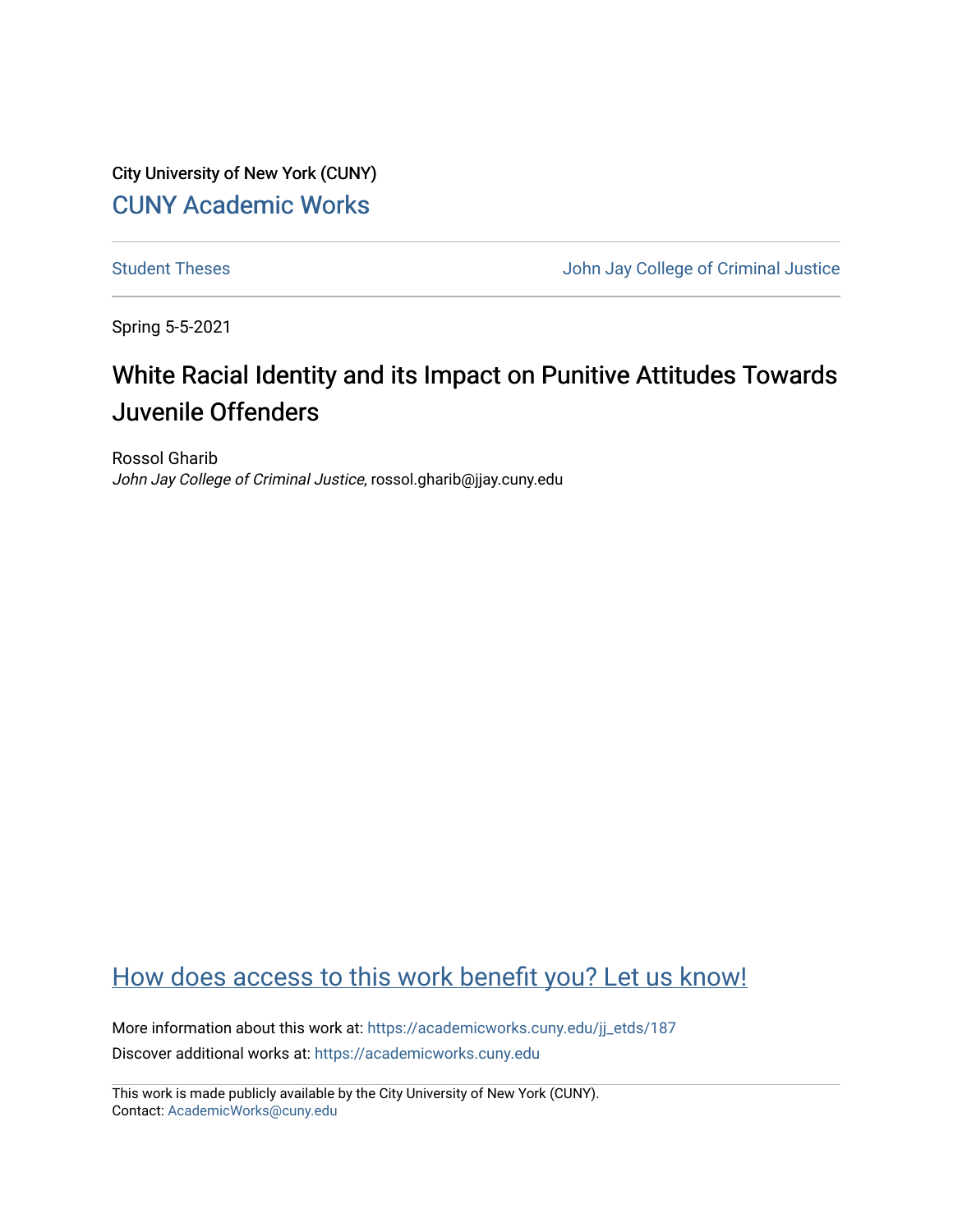# **White Racial Identity and its Impact on Punitive Attitudes Towards Juvenile Offenders**

Rossol Gharib

Advisor: Dr. Mark Fondacaro

John Jay College of Criminal Justice

A Thesis Submitted to the Faculty of John Jay College of Criminal Justice in partial fulfillment of the requirements for the degree of Master of Arts in Forensic Psychology

May 2021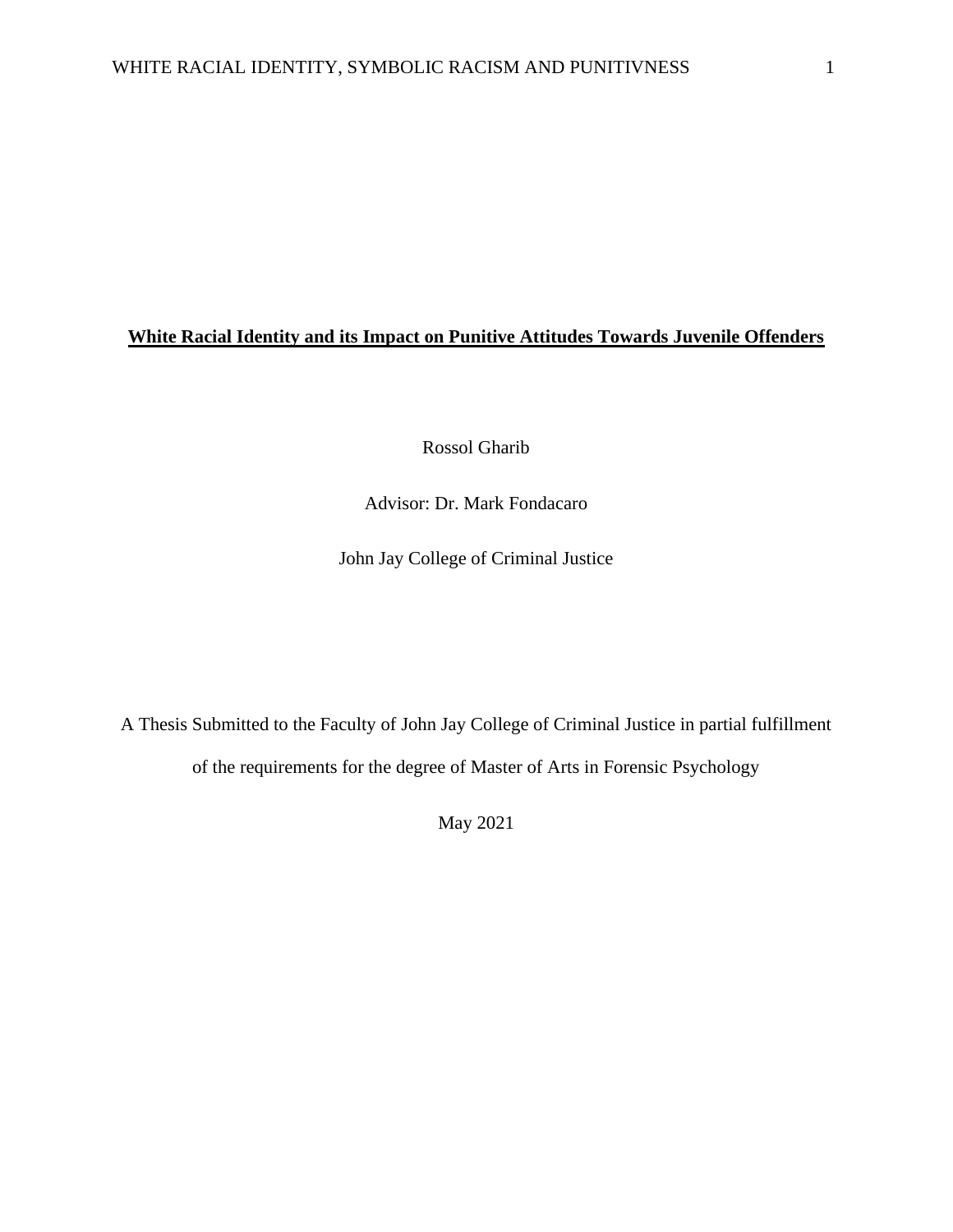#### Abstract

White Racial Identity is a relatively new concept with little to no consensus as to the operationalization of such identity. The first ever White Racial Identity model was developed by Janet E. Helms in 1990. The role of White racial identity has been studied in the context of the racial gap in employment and its influence on racial attitudes, but it has yet to be studied in the context of the juvenile justice system. The criminal justice system is racially imbalanced, with Black males imprisoned 5.5 times more than White males. One of the factors contributing to this imbalance is the interaction of racial prejudice and racial typification of criminality. To date, the literature excludes the exploration of White Racial Identity and its impact on the degree of punitive attitudes towards juvenile offenders, specifically Black juvenile offenders. To understand the connection of this racial identity and its impact on Black juvenile offenders, is to understand a potential avenue for juvenile justice reform in which racial biases do not dictate support nor opposition towards reform, but rather the efficacy of the reform is what is evaluated. This study investigated the relationship between healthy and unhealthy White Racial Identity and the level of punitiveness towards delinquency. This study collected data using the White Racial Identity Attitudes Scale and the Symbolic Racism 2000 Scale. A multiple regression implicated a significant relationship between the progression through the developmental stages of White Racial Identity and level of Symbolic Racism, as well as their impact on punitiveness towards delinquency.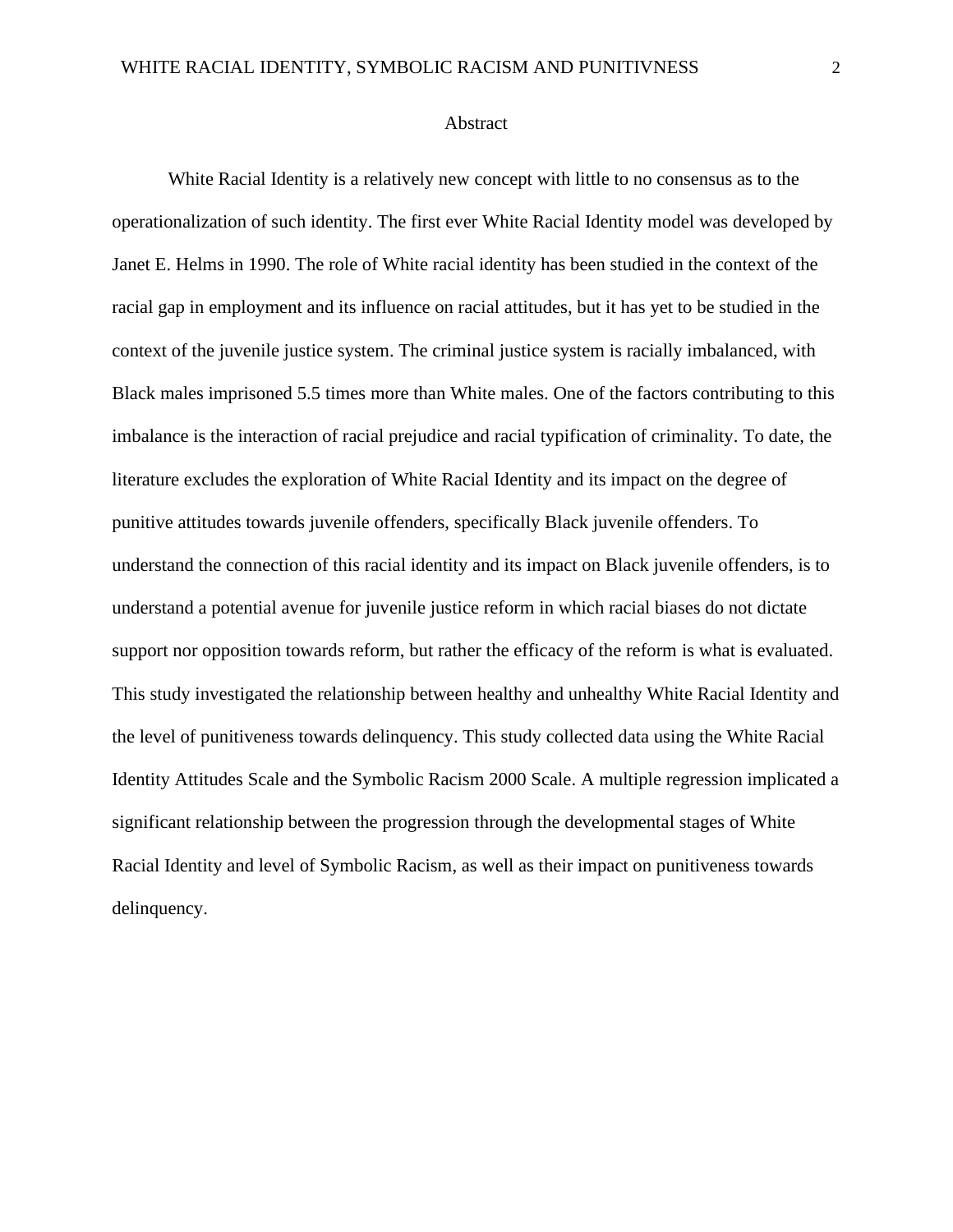#### **White Racial Identity and its Impact on Punitive Attitudes Towards Juvenile Offenders**

Racial disparity is embedded into the fabric of American history which has seeped into the current social and cultural norms. While this inequality may not be as severe as it was four hundred years ago when a Black man was considered  $3/5<sup>th</sup>$  of a person, remnants of this discriminatory history are still present today (Ghandnoosh, 2014). This racial disparity is most evident in the American criminal justice system, with the public believing that minorities commit more criminal offenses than White individuals (Ghandnoosh, 2014; Robinson, 2000). As of 2019, the Department of Justice reported the imprisonment rate of Black males to be 5.5 times more than the imprisonment rate of White males with 1,446 per 100,000 Black adults being imprisoned compared to 263 per 100,000 White adults being imprisoned (Carson, 2020). One might rationalize the imprisonment rate as being reflective of increased criminality in Black males, but in reality Black individuals account for 27% of violent and nonviolent criminal arrests while White individuals accounted for 69% of violent and nonviolent criminal arrests (Federal Bureau of Investigations, 2019). The racialization of criminality shapes media portrayals of crime and actions taken by policymakers, who are guided by prejudicial attitudes. Unfortunately, juvenile offenders are also subjugated to such views, resulting in the advocation for more punitive juvenile offender policies for Black youth; Black youth are five times more likely to be committed or detained in a juvenile detention center than White youth (The Sentencing Project, 2017). With White individuals holding a harsher view towards criminal offending than Black and Hispanic individuals, it is evident that part of that belief is due to the prejudiced racial typification of an offender (Johnson, 2008). In order to bridge this racial gap in the criminal justice system, it is vital for White individuals to acknowledge those discriminatory views as well as acknowledge the privilege they inherit from centuries of oppression of Black individuals.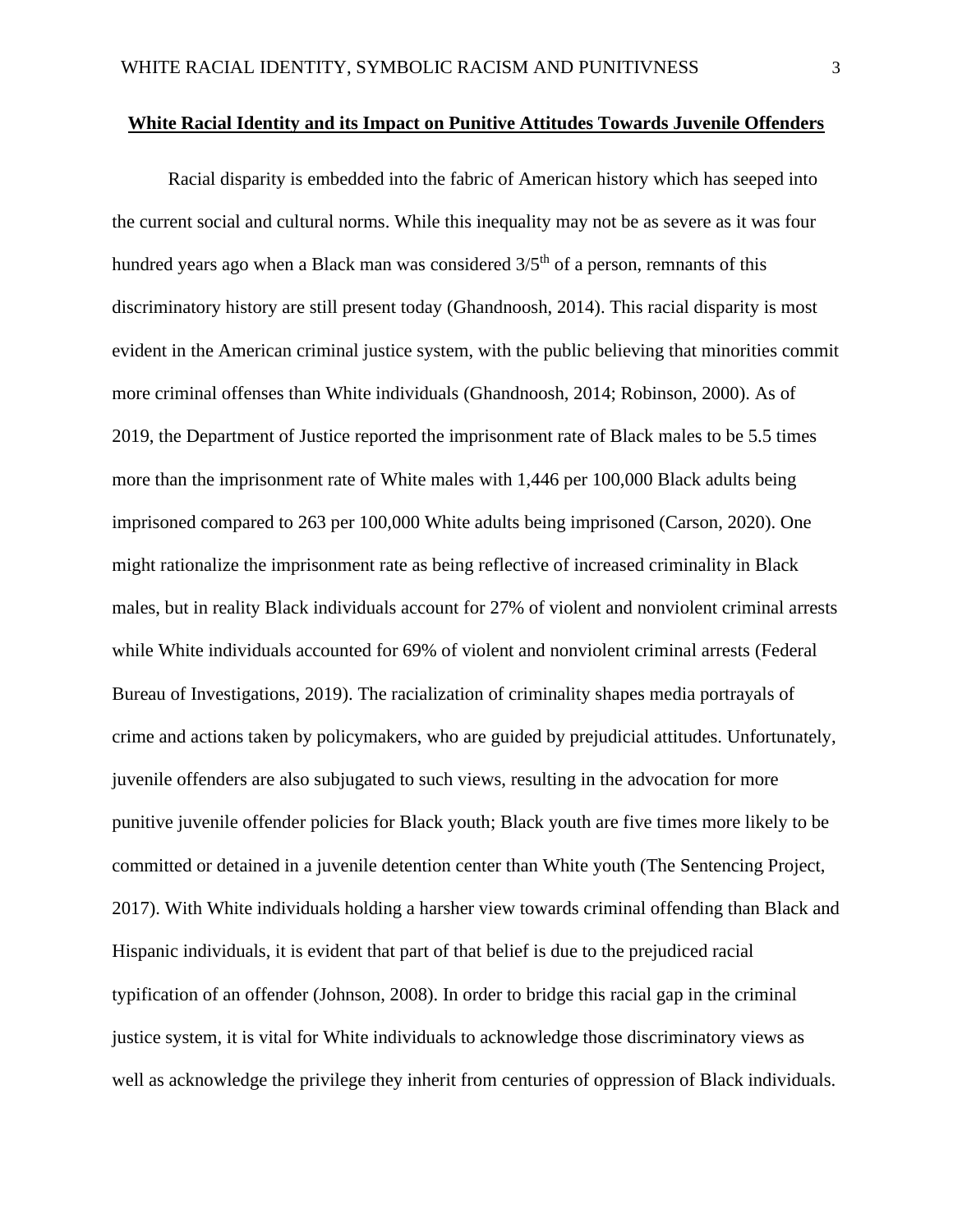To acknowledge that privilege is a leap in aiding in the establishment of a more rehabilitative approach to youthful offending while lessening the racial disparities in the juvenile justice system.

This study will examine the current literature regarding the factors driving the racial disparity within the juvenile and criminal justice system, an exploration of White racial identity, and the impact of White privilege awareness as it pertains to racially driven punitive criminal justice attitudes. This study will then discuss its own empirical examination of White racial identity development, in adherence to Janet Helm's (1990) model, as well as its findings pertaining to the relationship between White racial identity and punitiveness within the context of juvenile offenders.

## **Criminal Justice Racial Disparity Factors**

Nazgol Ghandnoosh's 2014 report synthesizes twenty years of research regarding criminal justice racial disparity. Ghandnoosh credits news media as one factor in the racial distortion of crime. Since today's society heavily relies on media for current information, it is no surprise that news portrayals of crime contribute to the racialized perception of crime. Unfortunately, news media emphasizes criminal occurrences where the offender is Black and the victim is White, while neglecting the victimization of Black individuals. Some news outlets report for the purpose of sensationalization, with about 43% of homicide reporting centered around White victims when they only make up about 13% of the victim population (Ghandnoosh, 2014). If the public were to solely depend on news reports, it would be difficult to acknowledge that crime rates have decreased and that Black and Hispanic individuals are at more risk of being victims of crime than White individuals (Ghandnoosh, 2014).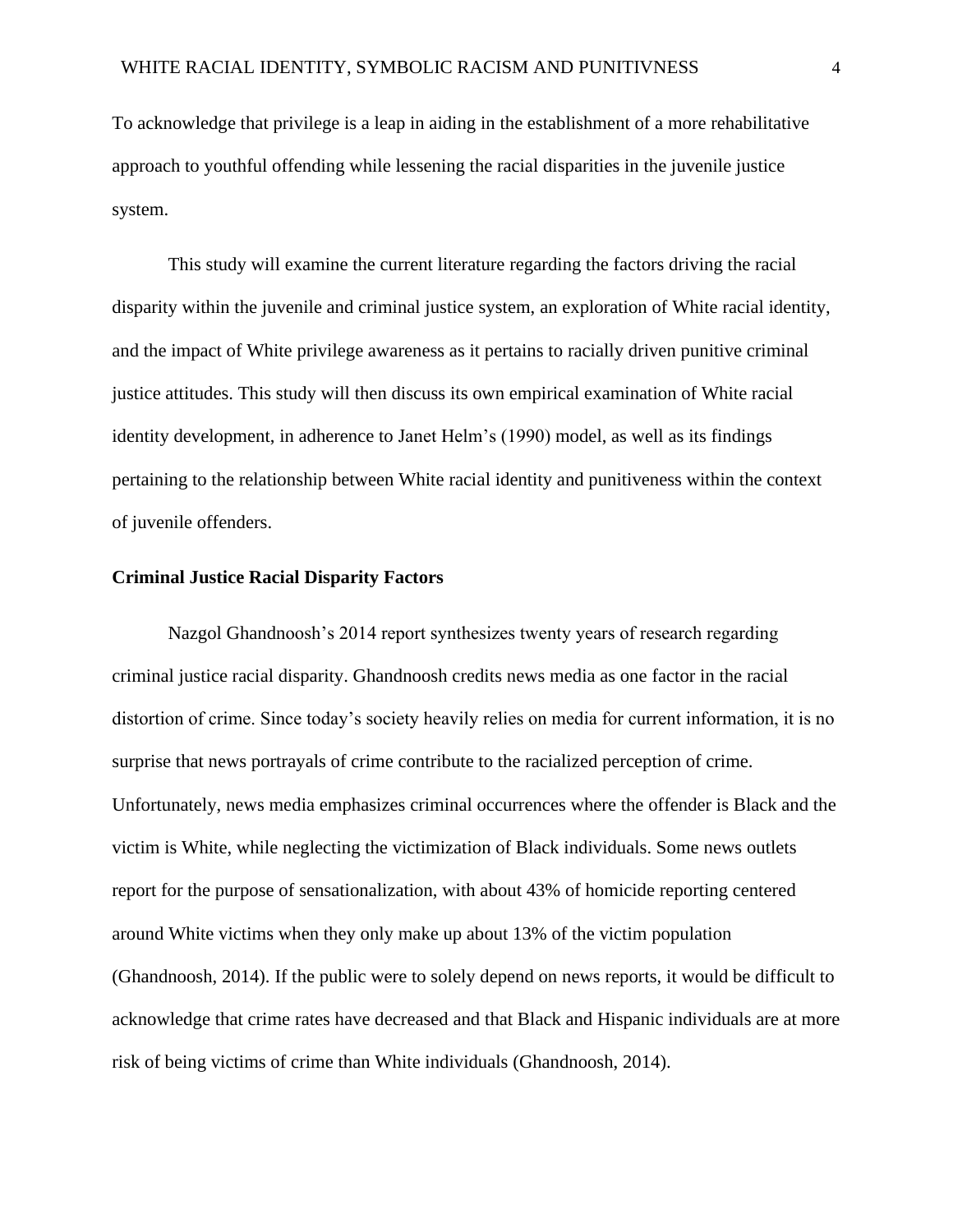With news media shaping public perception, policymakers utilize such biased perception of crime and criminality in aiding the implementation of punitive policies that inherently affect Black and Hispanic individuals at disproportionate rates (Ghandnoosh, 2014). Political figures also exploit this racialized "tough on crime" approach to further their careers; one such example can be found in George H. W. Bush's integration of Willie Horton's case into his presidential campaign against Massachusetts governor Michael Dukakis (Ghandnoosh, 2014). Willie Horton was an African American male living in Massachusetts. While he was on furlough for an unrelated crime, Horton had raped a White woman and assaulted her White fiancé. Horton was sentenced to life without parole which Bush believed to be too lenient of a punishment. He utilized Horton's case to demonstrate his opponent's "lax" view of crime all while furthering the historical narrative that Black men rape White women (Ghandnoosh, 2014; Patton & Snyder-Yuly, 2007). During his campaign, research showed that Bush's tactics amplified the American public's racial prejudice (Ghandnoosh, 2014). By shaping a presidential campaign around one anomalous case, significant prejudicial undertones were conveyed to the general public (Ghandoosh, 2014).

## **Prejudicial Beliefs and Delinquent Typification**

With the perpetuation of this "Black men offend against White women" meme, the American public creates one specific typification of what a criminal offender looks like, which in return guides the support of harsh crime policies (Patton & Snyder-Yuly, 2007; Unnever & Cullen, 2012). The present racial distortion in the American criminal justice system is in large part due to the public's prejudiced perception of Black men overwhelmingly committing more crime (Unnever & Cullen, 2012). The public's racial typification of an offender has the power to shape how the public remedies criminal misconduct. As Unnever and Cullen (2012) concluded in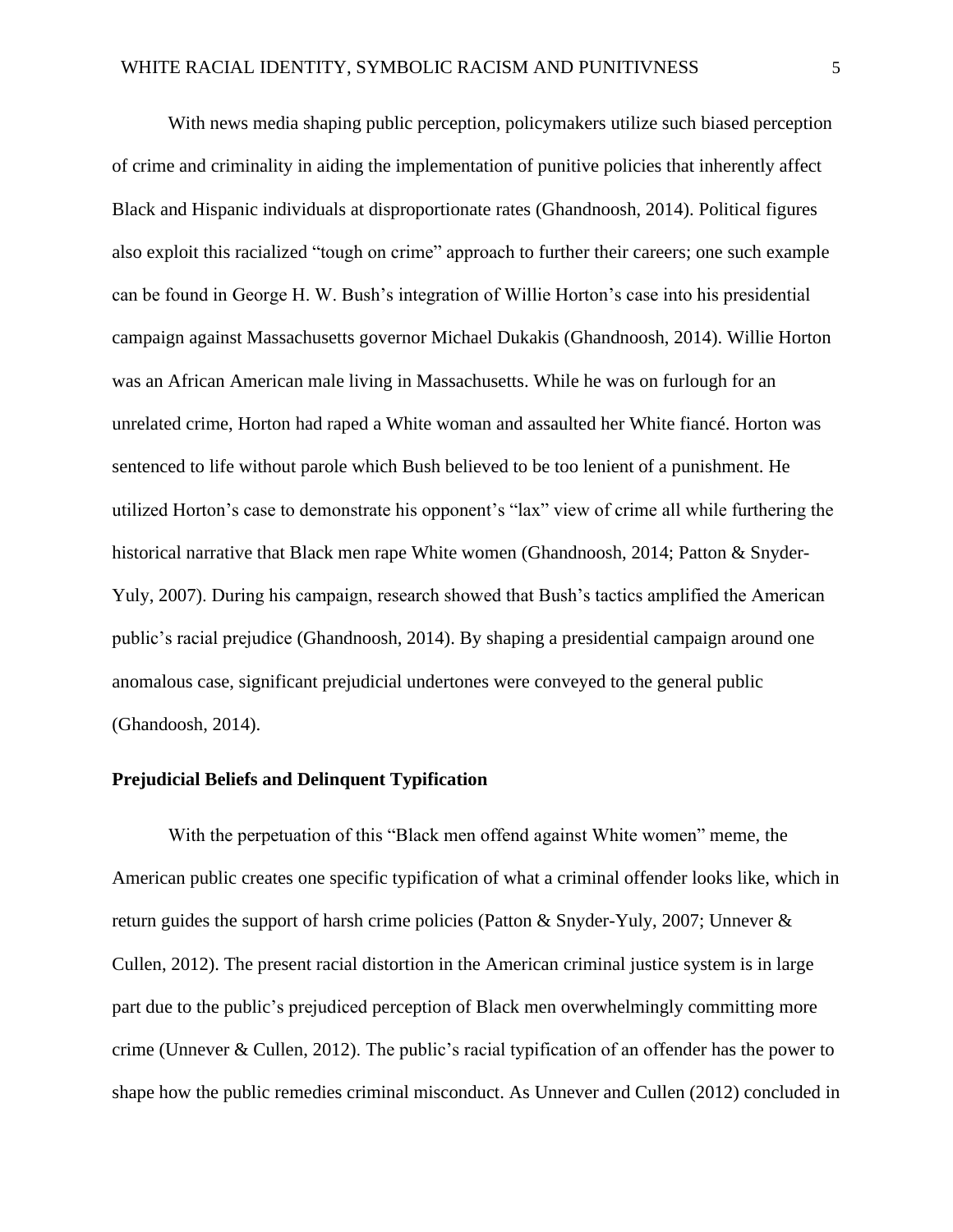their research, White individuals perceive African Americans as five times more violent than White individuals, and perceive Hispanic individuals to be two times more violent than White individuals. The policymakers have reason to further advance prejudicial beliefs when news media further exacerbates those views, which in return only helps solidify the White public's view of Black and Hispanic individuals as being criminals (Unnever & Cullen, 2012).

Not only does the public have a general distorted perception of crime, but a racially distorted view of juvenile delinquency as well. As Pickett and Chiricos (2012) demonstrated in their research, racial typification of delinquency and racial resentment strongly relate to the punitive attitudes toward juvenile offenders as well as support for lowering the minimum age of criminal justice jurisdiction. Ghandnoosh (2014) highlighted that individuals who believe offenders to be similar to themselves will respond in an empathetic manner and will be more willing to understand the underlying circumstances that pushed the offender to offend. When individuals believe the offender to be different than themselves, they are more likely to respond to the "other" with anger and outrage (Ghandnoosh, 2014; Peffley et al., 2017). Because race is a shared trait, those who are White will have a different response to a White offender than to a Black offender (Ghandnoosh, 2014). Not only does this fear of the "other" drive the public to support more of a retribution-based system, but ultimately harms all juveniles that come into contact with the criminal justice system (Ghandnoosh, 2014). This increase in harshness is not seen in Black individuals, likely due to their acknowledgment of the present racial distortions (Ghandnoosh, 2014). Hetey and Eberhardt (2014)'s research illustrated that Whites who were exposed to the racial disparity within the incarceration system were more in favor of harsh crime policies than more rehabilitative ones. This demonstrates how White individuals utilize their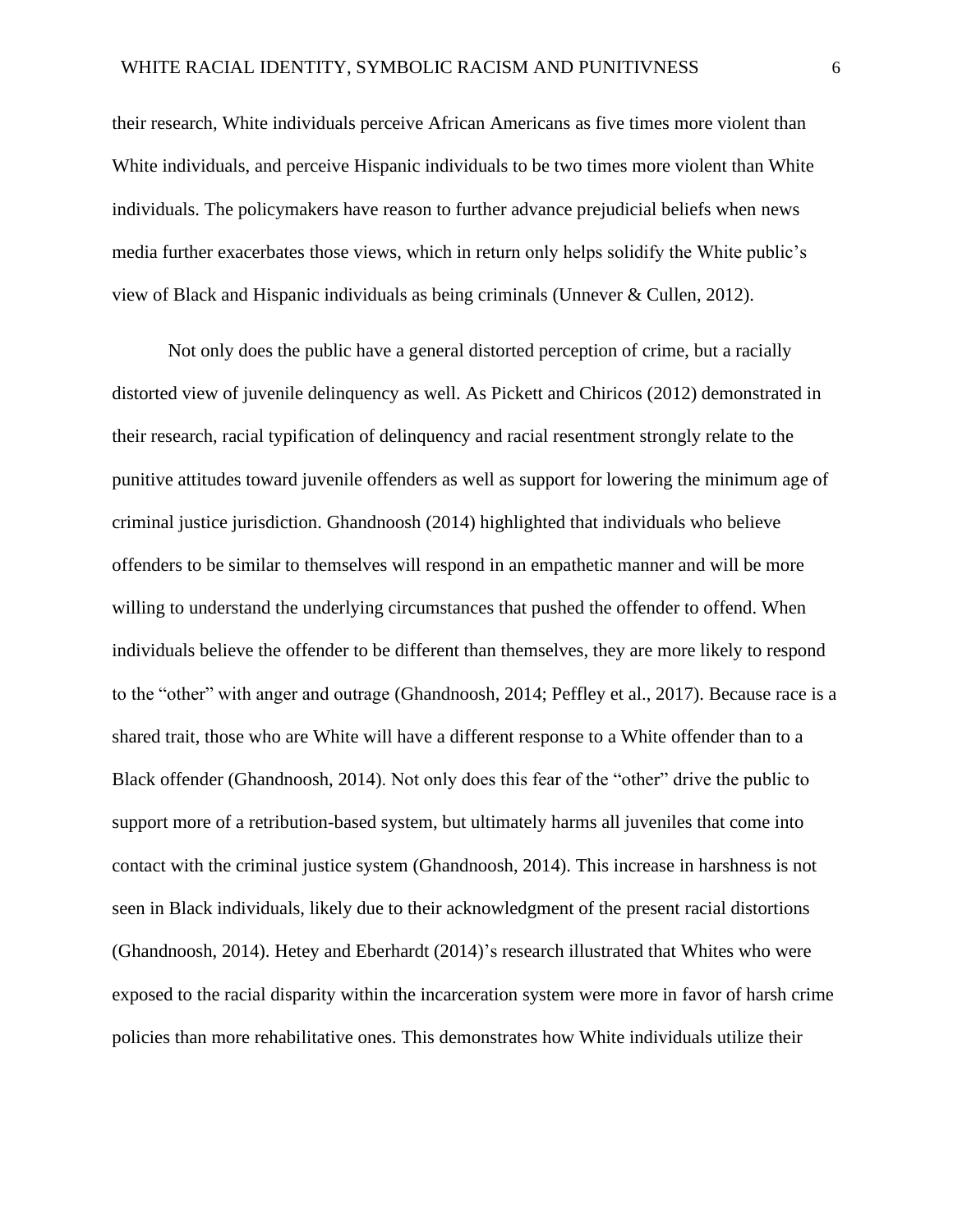prejudiced racial typification of criminal offending to propagate a system that disproportionately targets people of color.

This disproportionate targeting of people was demonstrated in Metcalfe et al. (2015)'s research. Metcalfe and his colleagues used path analysis to explore the direct and indirect associations between racial typification, punitive attitudes towards juveniles, belief of delinquency to be attributed to dispositional factors, and level of empathy. The results indicated that White respondents who believe that Black youth commit more crimes relative to White youth, are more supportive of punitive juvenile justice policies. Specifically, politically conservative White individuals with high media exposure who perceive juvenile offending to be increasing, hold more punitive views of juvenile delinquency. The results also demonstrated a strong positive correlation between racial typification and dispositional attribution, meaning that White individuals who racially typify juvenile offenders as Black tend to attribute delinquency to dispositional causes, believing young violent offenders possess adult criminal intentions. This discriminatory view that Black delinquency is somehow a personality trait is not just a false belief held by the public, but also held by those working in the criminal justice system (Bridges & Steen, 1998). Bridges and Steen (1998) uncovered that those employed in the court system, such as probation officers and Judges, attributed Black delinquency to personality traits, with Black delinquents being perceived as more culpable and dangerous (Bridges & Steen, 1998). From the perspective of officials associated with the juvenile justice system, to be a Black juvenile offender is to be seen as one that cannot be rehabilitated (Bridges & Steen, 1998). This inaccurate and unrealistic ideology drives White members of society to push for more harsh punishment, since they believe that criminal misconduct is embedded in Black youth personality makeup.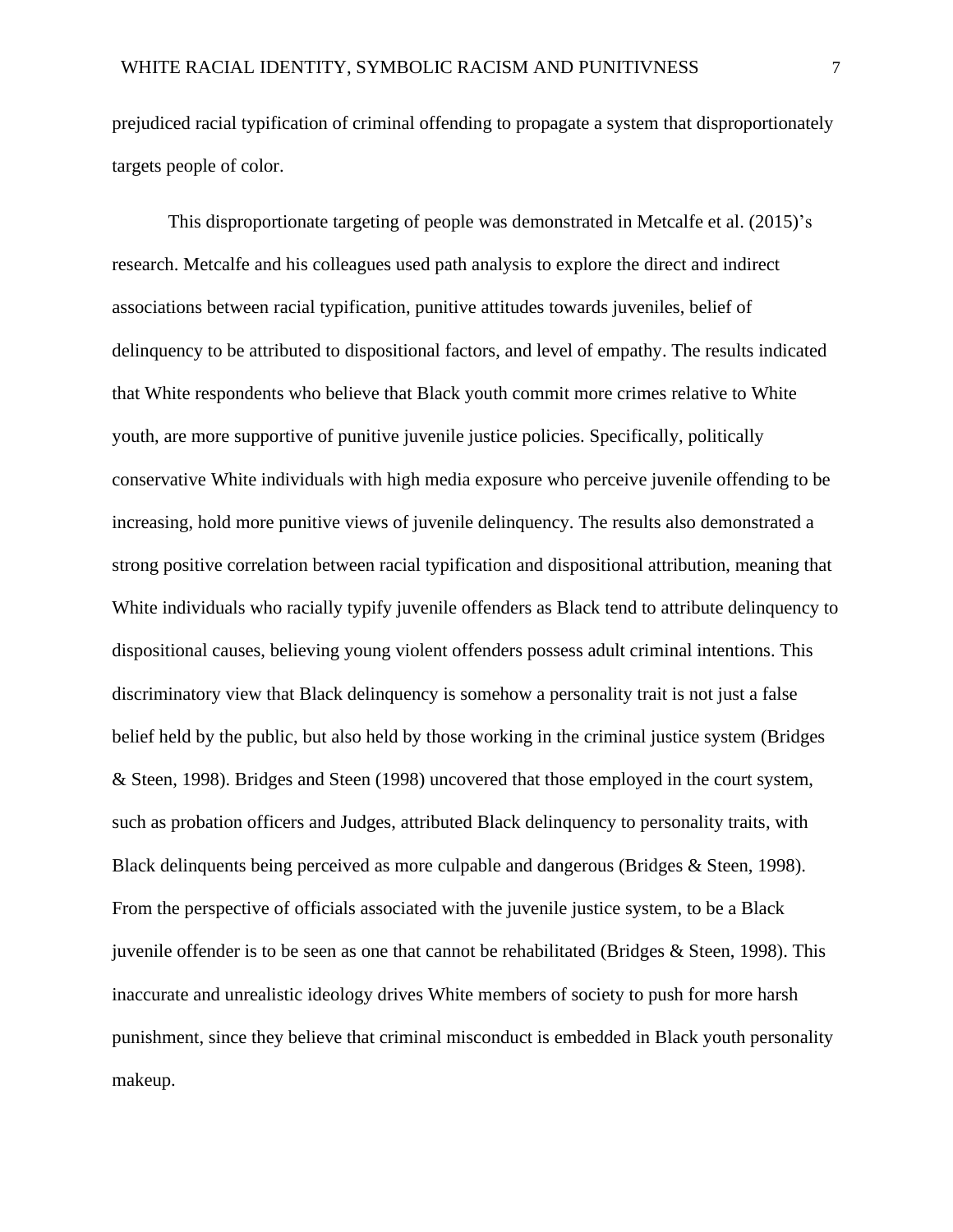#### **What it Means to be White**

In order to understand the discriminatory attitudes often held by White, it is imperative to dissect the White Racial Identity. Janet Helms' (1990) theory of White Racial Identity Development established five fluid developmental stages: contact, disintegration, reintegration, pseudo-independence, and autonomy. This theory adheres to the theoretical framework that part of racial identity development is the awareness of the privilege that each stage of identity carries. The first stage, contact, is denial or obliviousness to race in general, believing that no race is more privileged than the other (Helms, 1990; Kleinman-Fleischer, 2010). When a White individual starts to become aware of institutional racism or their own racist attitudes, they move towards the disintegration stage. Disintegration stage refers to an individual's confusion regarding their awareness of the privilege associated with being White (Helms, 1990). In this stage one is unsure whether to acknowledge such awareness or to suppress that knowledge and follow the societal normalization of racism (Helms, 1990). The suppression of this awareness can lead the individual into the reintegration stage where they justify their privilege by believing that minorities can only blame themselves for their disadvantages (Helms, 1990). This stage can be accompanied by White superiority views that White people worked hard to get to where they are and that other races should do the same (Helms, 1990). The pseudo-independence stage is when one is confronted with an undeniable racist occurrence that pushes the individual to confront society's racism and advocate for racial equality (Helms, 1990). However, during this stage, the individual may be pushing people of color to accommodate to the White mainstream society. Finally, at the fifth stage, autonomy, a White individual comprehends the role Whites play in the contribution to a racist society (Helms, 1990). These stages are not static but fluid, with White individuals being able to regress as well as advance at varying times (Helms, 1990).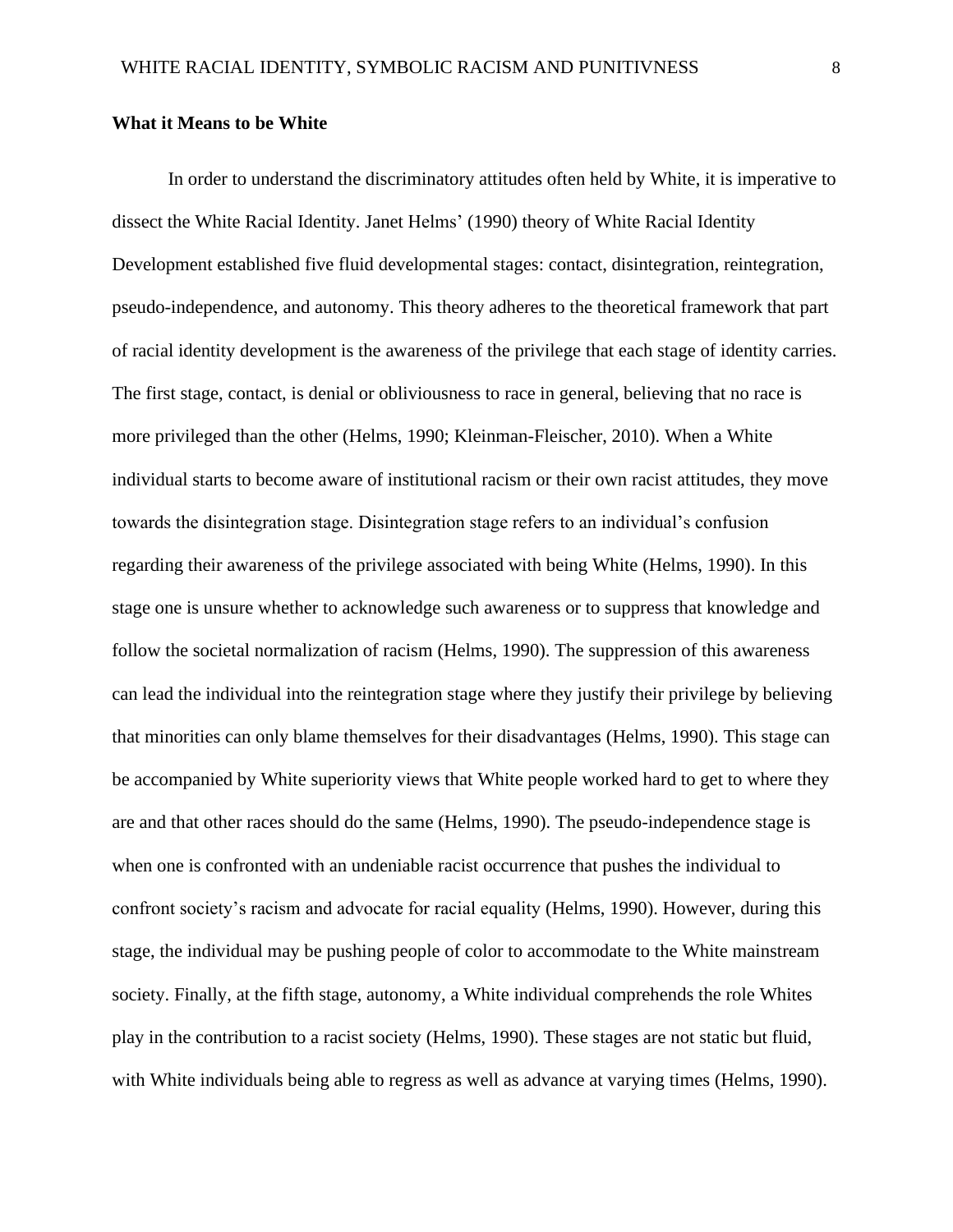As Murray (2012) explains, to possess full White racial consciousness is to possess historical, psychological, and political consciousness as it pertains to race relations. Historical consciousness refers to the acknowledgment of a troubled race relations past filled with racism and Jim Crow laws to control Black individuals (Murray, 2012). Psychological consciousness is the awareness of unconscious racism such as the automatic association of Black being bad (Murray, 2012). Political consciousness is the comprehension of the link that exists between racial stereotyping of perceived criminals and the political system that strengthens those views by creating policies that in return target minority groups and criminalizes them (Murray, 2012). To achieve White racial consciousness is to acknowledge the privilege that is inherited from the historical, psychological, and political oppression of Black individuals (Murray, 2012).

## **Privilege Awareness and Punitiveness**

Considering the significance and reach of racial consciousness, what happens when awareness of privilege and the presentation of racial inequality occurs? As Helms (1990) model illustrates, White individuals who become aware of their privilege can either develop a White supremacy complex, in that minorities are to blame for their disadvantage, or can develop a level of understanding pertaining to historical and present race relations (Kleinman-Fleischer, 2010). In a study conducted by Branscombe et al. (2007), the results suggested that privilege awareness increased racist attitudes among White participants. It appeared that those who scored high on a White Racial Identification scale had increased racist attitudes (Branscombe et al., 2007). This finding in part aligns with Helms' theory, but it may be inaccurate to assume that those who identify with their race are more likely to hold racist beliefs. Branscombe et al. (2007) does not explore the difference of a healthy White racial identity and an underdeveloped White racial identity. One can have a healthy White identity and not hold racists beliefs; therefore, it is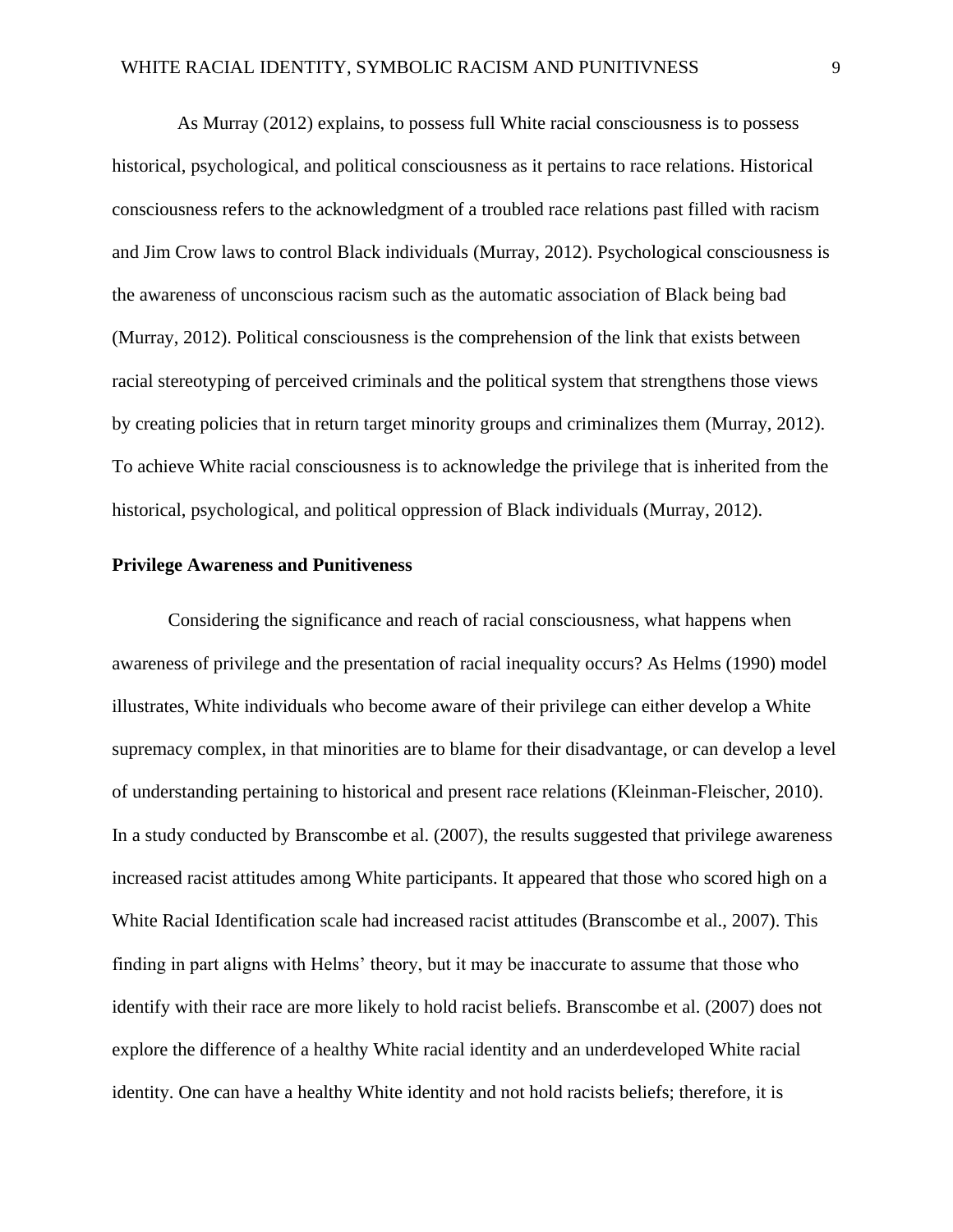dangerous to automatically associate racial identification with racist beliefs. In contrast, Stewart et al. (2012) concluded that heightened awareness of White privilege leads to the reduction of prejudicial views of African Americans. The authors specifically explored the willingness of White college students to support the initiative to hire more African American professors at a college with a predominantly White faculty. When students were made aware of both their White privilege and that they can use that privilege to aid in lessening the racial gap at the university, students were willing to help in the initiative. Additionally, this study found that reduction in prejudicial views did not change the White students' attitudes towards their own race (Stewart et al., 2012). This demonstrates that one can have a healthy White identity and not hold negative beliefs of other racial groups. If White individuals are aware of the privilege that they have and comprehend how it can be utilized, they may work harder to lessen the racial gap and support more rehabilitative policies and abandon punitive justice views.

Even though Whites are at less risk of being victims of criminal offenses, they are more likely to endorse a "get tough on crime" approach than Black and Hispanic persons. It is not enough that Black and Hispanic individuals hold less punitive beliefs, it is imperative that White individuals do the same and act accordingly. The White person, unlike any minority, holds the privilege of navigating a society that favors them. By utilizing that privilege to support more rehabilitative criminal justice policies, Whites can decrease that racial distortion in the criminal justice system. Inherent to this outcome is the support for rehabilitative juvenile justice policies instead of retributive ones. Once individuals, particularly White individuals, are able to acknowledge their biases and prejudices as well as varying degrees of privilege, then the system can stop treating Black delinquency as a fixed personality trait and establish more child saving initiatives that do not discriminate based on race.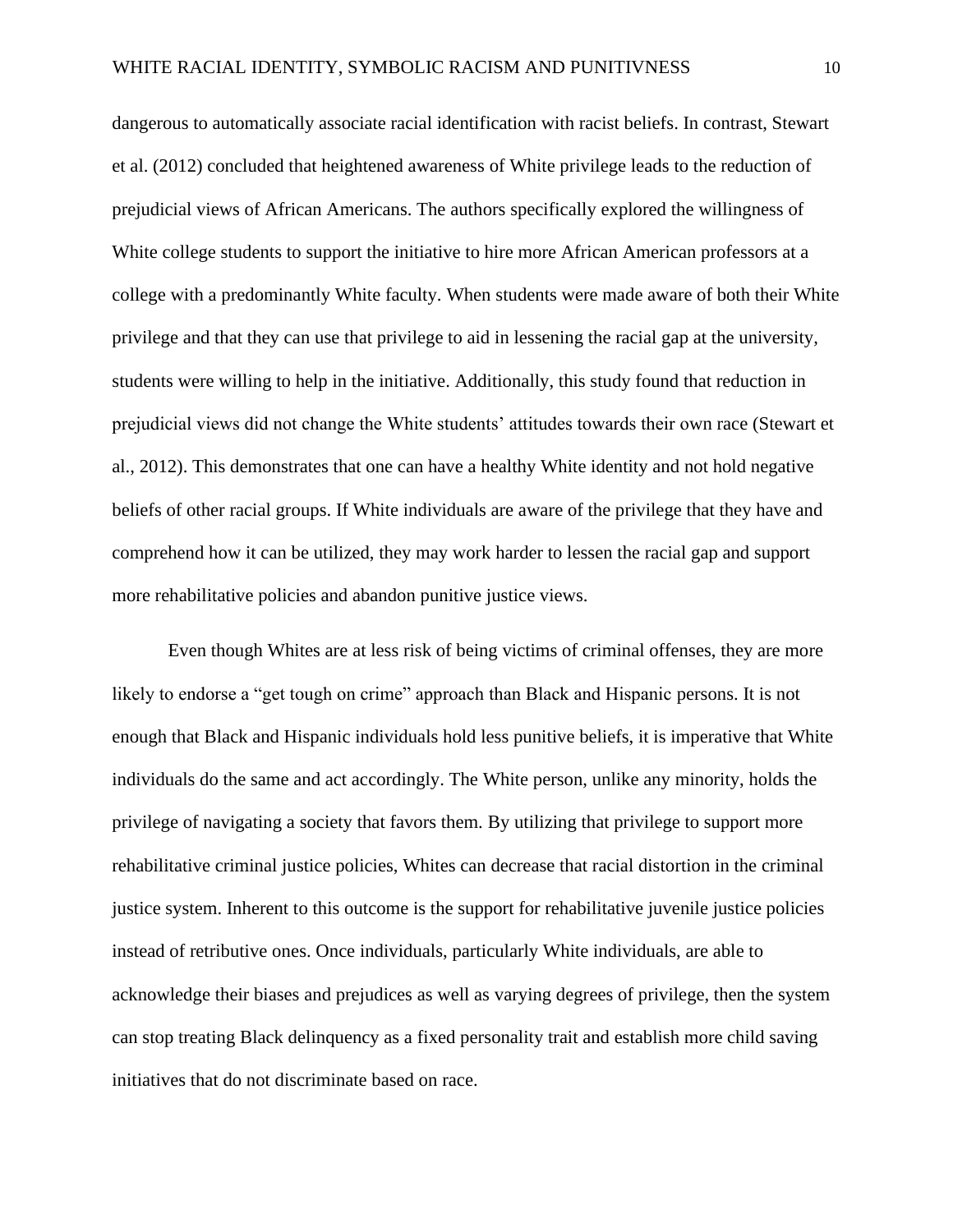#### **Current Study**

It is an indisputable fact that there is a racial disparity within the American criminal justice system (Ghandnoosh, 2014). Many criminal justice policies are more punitive than rehabilitative, created and supported with the preconceived notion that crime is primarily committed by Black individuals (Ghandnoosh, 2014; Unnever & Cullen, 2012). The current research indicates that juvenile offenders are not spared from this prejudicial punitive attitude toward criminal offending (Bridges & Steen, 1998; Metcalfe et al., 2015). Since crime is prejudicially attributed to Black and Hispanic individuals, the general White population tend to attribute delinquency to dispositional causes, believing that young offenders possess adult criminal intentions (Metcalfe et al., 2015). With this racial distortion in a predominantly White country, it is important to understand the role of White racial identity in the criminal justice system. When White individuals make decisions about criminal justice policies, prejudicial views seem to aid in the formulation of these decisions (Johnson, 2008).

This study adheres to the definition of White racial identity as put forth by Helms (1990) that defines such identity in accordance with five developmental stages. These stages allow for the advancement of a White individuals consciousness of race, race related issues, and privilege awareness, as well as a regression within that consciousness. Just as one is able to progress in development, one is also able to regress. Privilege awareness is also intertwined within the model where privilege awareness increases as one progresses through the developmental stages.

This study's focal aim is to investigate the impact of White individuals' level of consciousness regarding their racial identity and its influence on the degree to which they support harsh criminal punishment of Black and Hispanic juvenile offenders. This study operates on the assumption that White individuals racially typify juvenile offenders to be Black or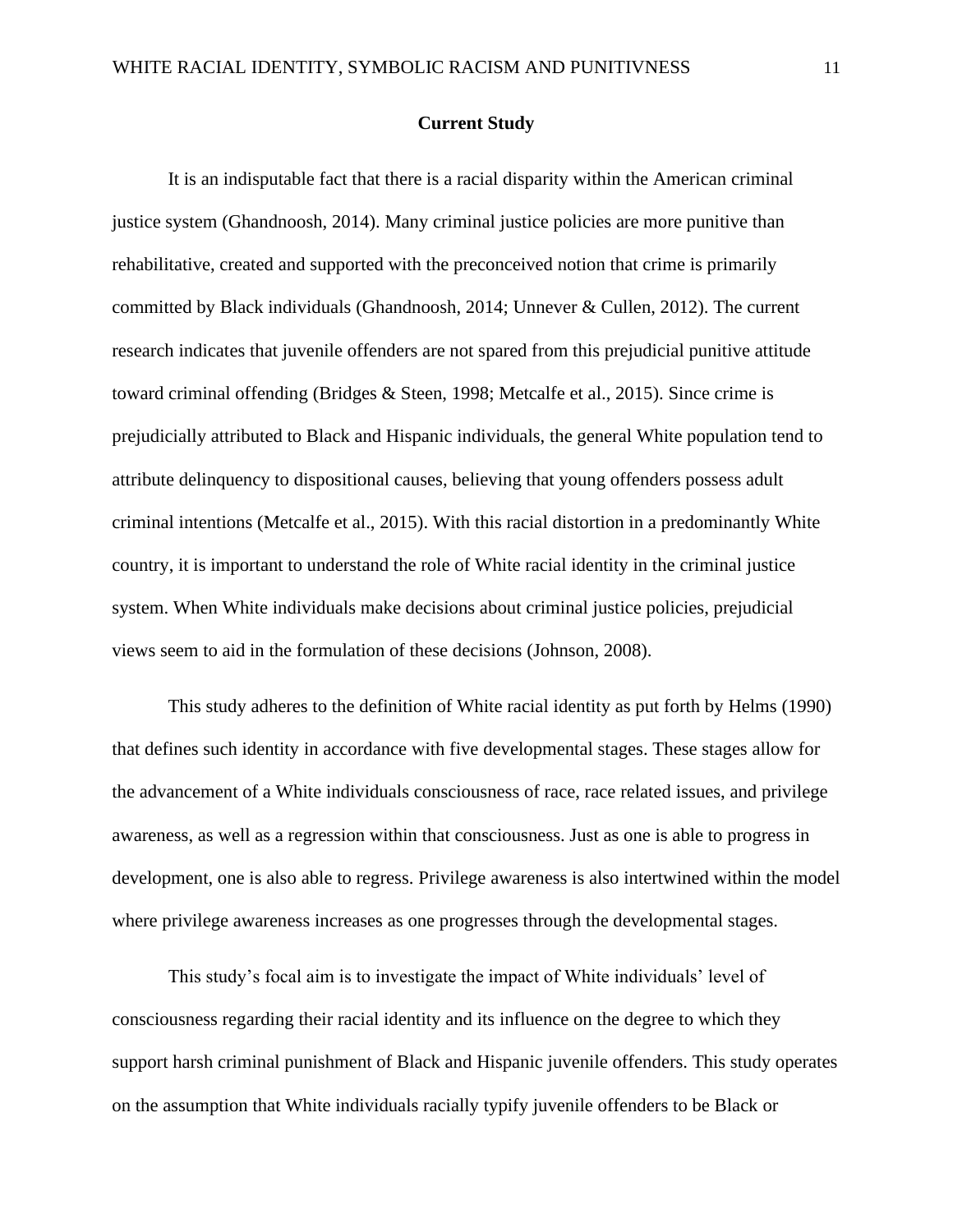Hispanic as per the findings of numerous studies reported in the research literature (Patton & Snyder-Yuly, 2007; Pickett & Chiricos, 2012; Robinson, 2000; Unnever & Cullen, 2012). The results are expected to demonstrate that White individuals who are in the later stages of racial identity development are less likely to hold negative beliefs about other racial groups and less likely to support harsh juvenile criminal justice policies. Alternatively, White individuals who are in the earlier stages of racial identity development are expected to be more likely to hold negative attitudes towards other racial groups and be in opposition of a more rehabilitative approach to juvenile offending.

## **Methods**

#### **Research Design**

This within subjects, correlational study examined the relationship between White Racial Identity stages, racial attitudes, and level of punitiveness towards juvenile delinquency. Every participant received the same questionnaires and surveys. The study examined whether the level of White Racial Identity development stage a White individual possesses according to Helms' theoretical framework and their present beliefs about other racial groups have any bearing on harsh punishment preferences when dealing with youthful offending.

#### **Participants**

The current study specifically examined the level of White racial development with the aim of being representative of the present White American population in order to establish generalizability of the findings. Only White, English speaking participants living in the United States of America were recruited. G\*Power 3.1 statistical power analysis software using a linear multiple regression at an effect size of 0.12 and a power of 0.95, indicated a total sample size of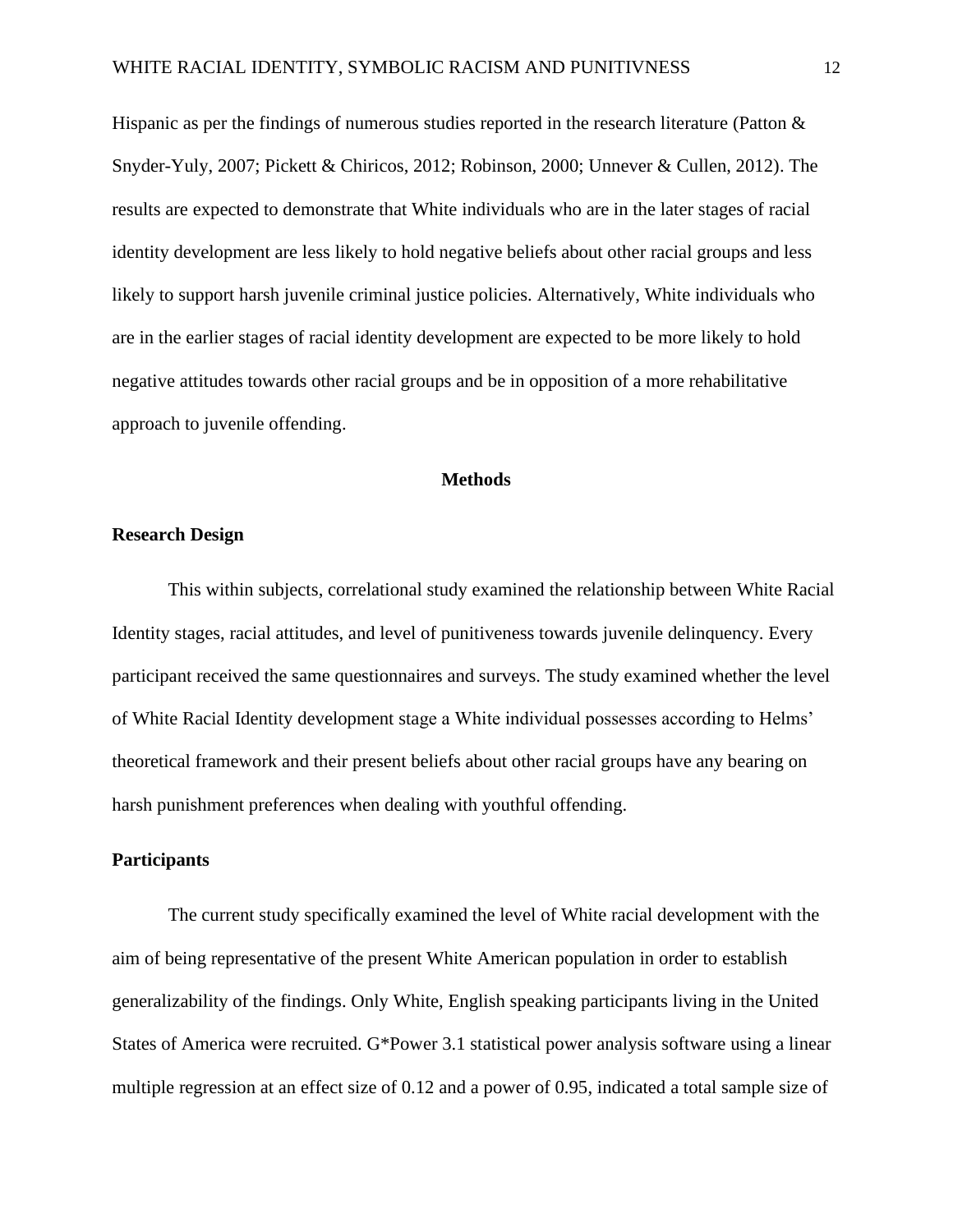132 was required for a moderate effect. A total of 200 participants were recruited using Mechanical Turk which is an online platform that employs individuals to complete virtual tasks ("Amazon Mechanical Turk", n.d.). Participants were paid two U.S. dollars to complete the study (see Appendix A). Out of the 200 participants that were recruited, only 141 participants had acceptable survey submissions because of their performance on the attention checks throughout the survey. The sample age distributions were, 8 (5.7%) within 18 to 24 range, 57 (40.4%) within 25 to 34 range, 32 (22.7%) within 35 to 44 range, 27 (19.1%) within 45 to 54 range, 11 (7.8%) within 55 to 64 range, and 6 (4.3%) within the 65 to 74 range. Out of 141 participants,  $61\%$  (86) were male, 36.2% (51) female, and 2.1% (3) identifying other than male or female. Twenty-nine participants had been arrested for an offense with 20 participants having been convicted of a juvenile offense. The 29 participants were included in the study because their responses did not yield any significant findings, demonstrating that this group's criminal justice involvement did not have any bearing on their views of punitiveness.

#### **Procedure**

The study used the online platform, Amazon's Mechanical Turk (MTurk) for participant recruitment. The participants took part in the study remotely, in the environment of their choosing. In order to ensure participant confidentiality, MTurk assigned participants with alphanumeric worker IDs. Only MTurk had the knowledge of the participants' identities, the investigators did not ("Amazon Mechanical Turk", n.d.). Through MTurk, participants were directed to complete the study through the survey generator, Qualtrics. To ensure participant confidentiality through this online platform, Qualtrics assigned random numerical sequences to the response's participants provide to ensure confidentiality. Responses gathered were stored on a password protected computer and were only accessible to authorized research members.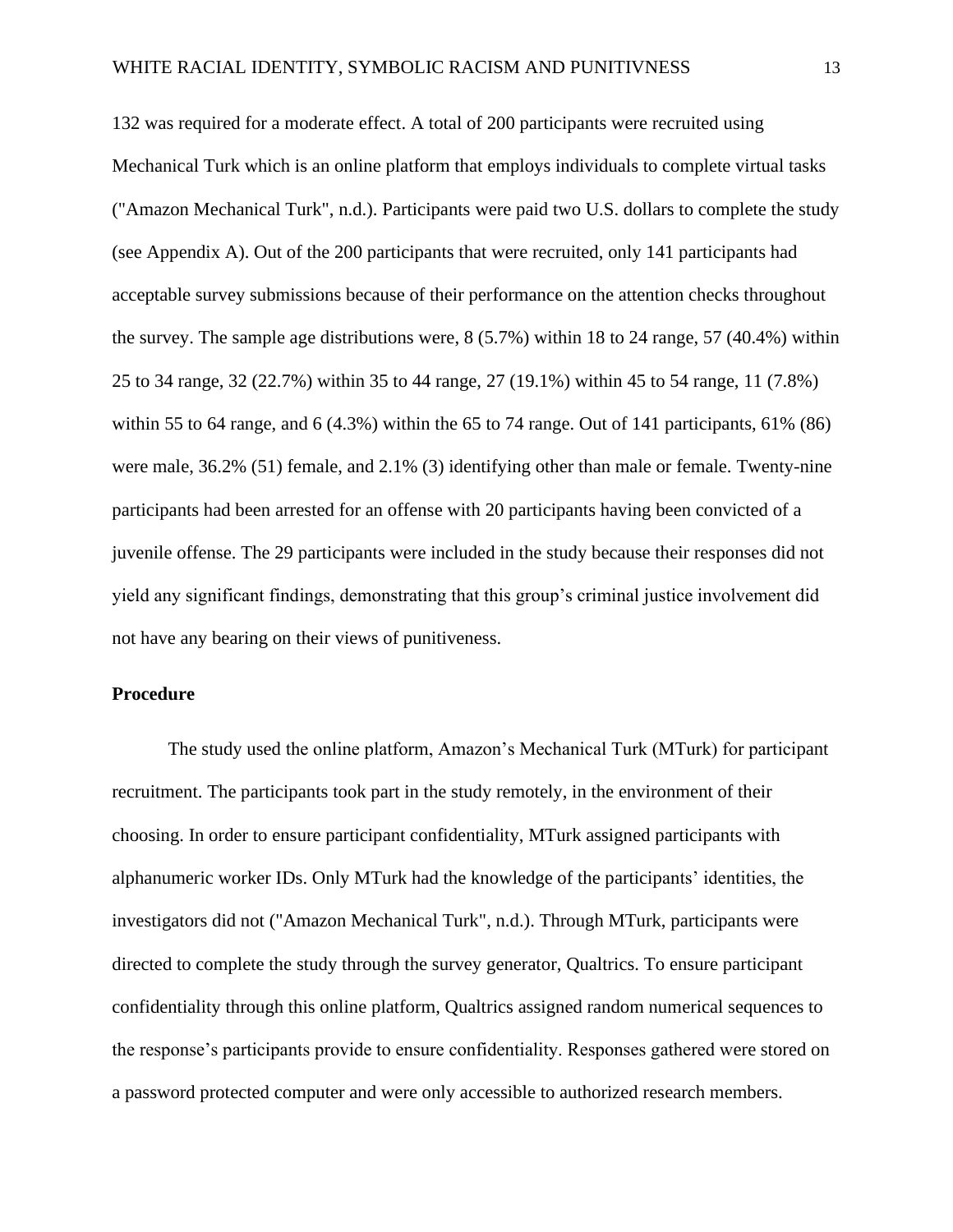Prior to proceeding with the survey, participants received an electronic version of an informed constant (see Appendix B). They were instructed to click on the yes icon if they agreed to proceed with the study and to click on the no icon if they did not wish to proceed. Before proceeding to complete the questionnaire, participants were asked whether they identified as White. They were then asked to complete a brief demographics questionnaire (see Appendix C), followed by the White Racial Identity Attitude Scale (Helms & Carter, 1990) and the Symbolic Racism 2000 Scale (Henry & Sears, 2002). These scales provided the participants with instructions specific to each measure. Participants were instructed to read a scenario regarding harsh juvenile legislation. The scenario informed the participants that the governor of their state was contemplating amending existing legislation and making the new legislation more rehabilitative in nature than retributive (see Appendix D). Attention checks were placed throughout the survey to ensure reliability of participant responses. Upon completing the questionnaires, participants were provided with the contact information of the investigators of this study, to answer any participant inquiries. This study adhered to all IRB procedures.

#### **Materials**

## *Demographic Questionnaire*

Participants were asked to provide their age, gender, race/ethnicity, the state they reside in, education level, and if they had any contact with the criminal justice system. Even though the initial survey question asked participants if they identified as White, a race/ethnicity question was added to the demographic questionnaire as a second filter to separate the responses of those who did not fit the criteria. Participants reserved the right to refuse answering any of the demographic items. The questionnaire followed the general questioning style of other general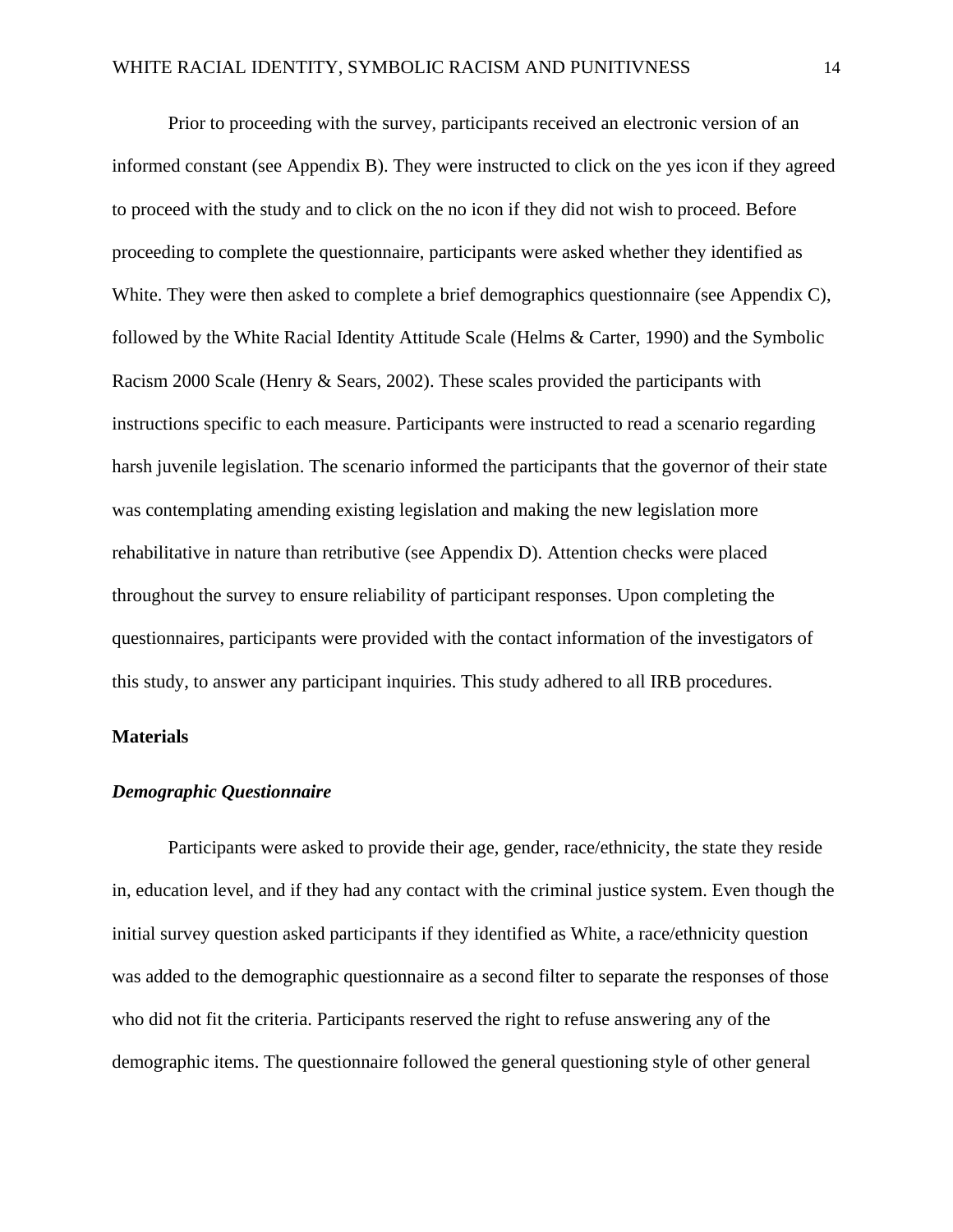demographic questionnaires, such as inquiring about gender, age, residence, socioeconomic status, etc. (see Appendix C).

#### *White Racial Identity Attitude Scale (WRIAS; Helms & Carter, 1990)*

The White Racial Identity Attitude Scale (WRIAS) is a 50-item inventory, containing five subscales that measure the stage or status a White individual is situated in their White racial development. It also assesses the level of privilege awareness as dictated by Helms' (1990) model of White Racial Identity development (Helms, 1990; Pope-Davis et al., 1999). This model is assessed on a five-point Likert scale with 1 representing strongly disagree and 5 representing strongly agree. The inventory subscales are Contact, Disintegration, Reintegration, Pseudo-Independence, and Autonomy. The model is separated into two phases. The first phase of White identity development is abandoning racist beliefs. This phase encompasses Contact, Disintegration, and Reintegration. The second phase is the formation of a healthy White identity which encompasses stages Pseudo-Independence and Autonomy (Helms & Carter, 1990; Pope-Davis et al., 1999).

The current study's alpha reliabilities for each subscale are as follows, Contact had a Cronbach's alpha of .61, Disintegration was .93, Reintegration was also .93, Pseudo-Independence was .75, and Autonomy was .70. This study's reported alpha reliabilities either fell within the range or were higher than the alpha reliabilities reported by Helms and Carter (1990). Helms and Carter (1990) reported Cronbach's alpha ranging from, .55 to .67 for Contact, .76 to .77 for Disintegration, .75 to .80 for Reintegration, .65 to .71 for Pseudo-Independence, and .65 to .67 for Autonomy.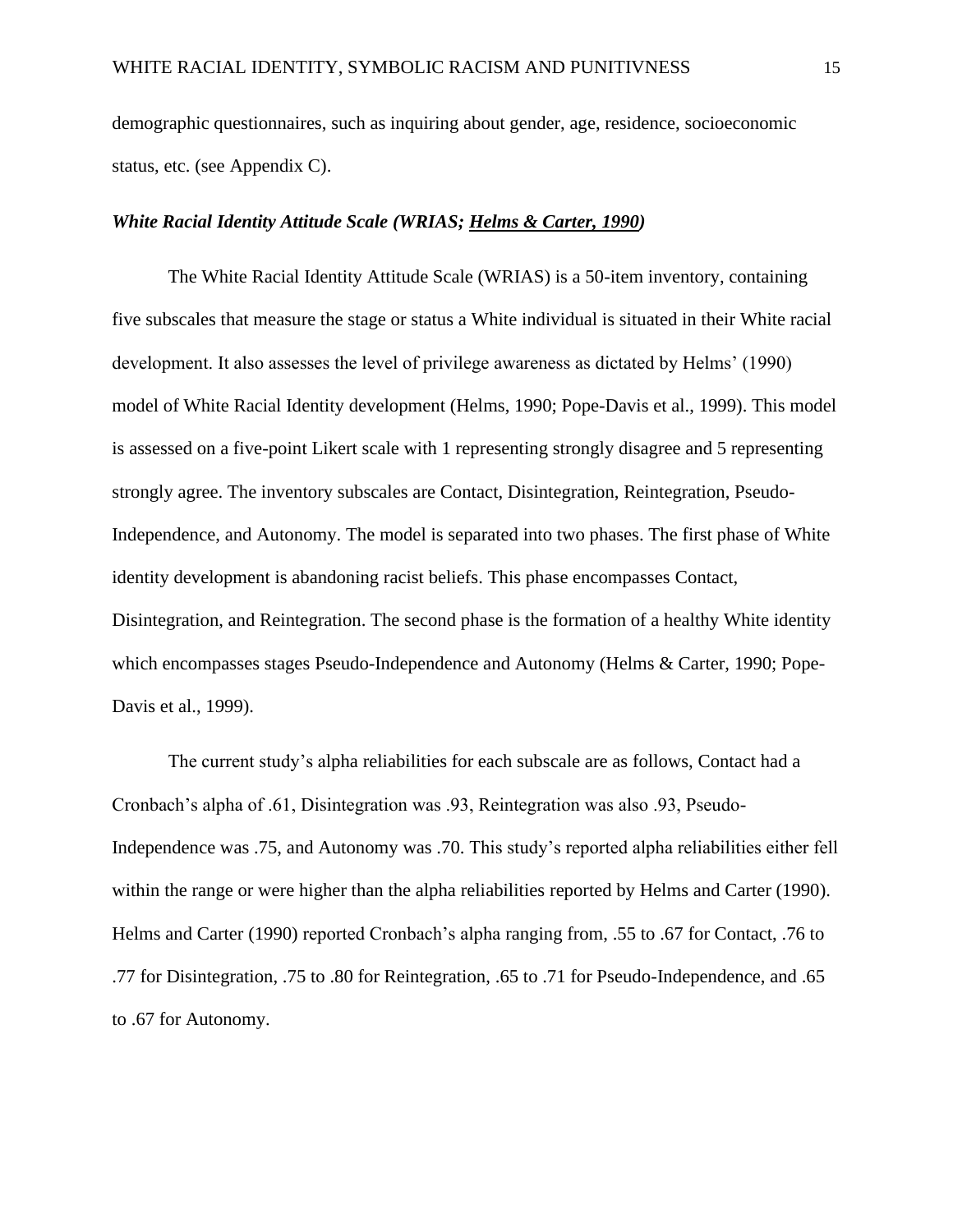In order to ensure the validity of this measure with its conceptualization of White Racial Identity, the WRIAS was tested against the Oklahoma Racial Attitudes Scale-Preliminary Form (ORAS-P). The ORAS-P is a scale that also measures the concept of White identity as well as the individual's state of racial consciousness (Pope-Davis et al., 1999). As per Pope-Davis et al. (1999) study, both the WRIAS and ORAS-P yielded similar results, indicating that both measures are evaluating the same construct. Items on the scale could not be listed because doing so would be in violation of copyright laws.

#### *Symbolic Racism 2000 scale (Henry & Sears, 2002)*

The Symbolic Racism 2000 scale is an 8-item scale that measures the concept of the new form of racism towards Black individuals (Henry & Sears, 2002). The responses are measured on a four-point Likert scale with the exception of item number seven that is measured on a threepoint Likert scale. This new form of racism is the formulation of a belief system that racism is no longer a serious issue that establishes limitations on Black individuals. It also encompasses the notion that disadvantages that Black persons face are from their own doing and that they are not justified in their demand for better treatment. The scales adhere to four themes of symbolic racism. The first is work ethic and responsibility which means that the disadvantages Black individuals face are due to their own shortcomings. An item example of this theme is asking participants whether they agree to the following statement, "It's really a matter of some people not trying hard enough; if blacks would only try harder, they could be just as well off as whites.". The second theme is excessive demands, meaning Black individuals demand too much. An item example of this theme is "How much of the racial tension that exists in the United States today do you think blacks are responsible for creating?". The third theme is denial of continued discrimination, meaning the belief that Black individuals are not faced with serious levels of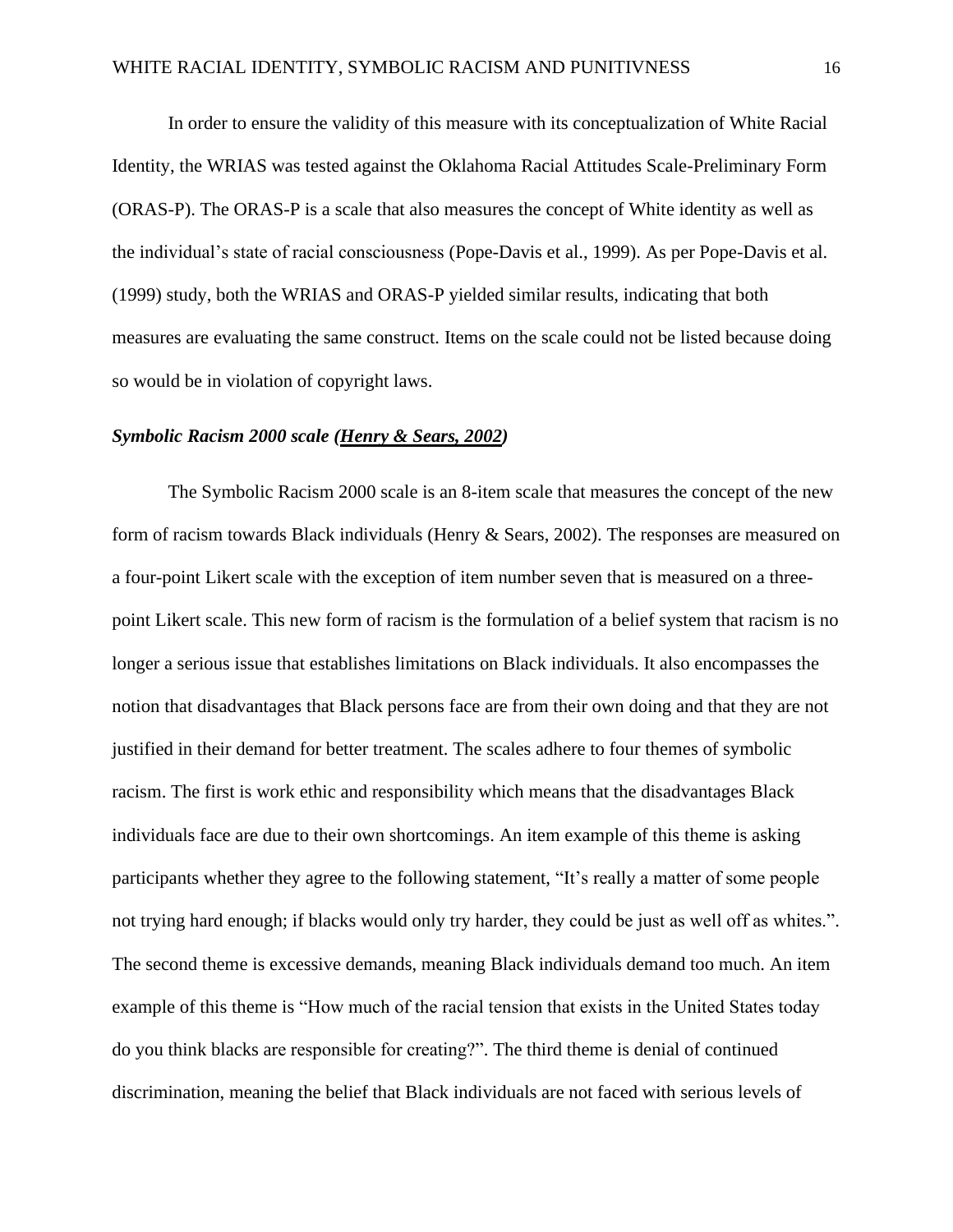prejudice. An item example of denial of continued discrimination is "How much discrimination against blacks do you feel there is in the United States today, limiting their chances to get ahead?". The final theme is undeserved advantage, which is the belief that Black persons have already received resources and aid more than they deserve. An item example of the undeserved advantage theme is "Over the past few years, blacks have gotten less than they deserve.". The creators of this scale tested the reliability of this measure on a White sample and yielded an alpha level of .77 (Henry & Sears, 2002) (see Appendix E). The current study yielded a Cronbach's alpha of .88. This instrument does not report a validity score, but the instrument has been utilized in several studies exploring racist attitudes in the White population (Carr et al., 2012; Green et al., 2006; Inzlicht et al., 2012). Results of those studies demonstrate that the instrument is in fact measuring racism.

## *Juvenile Policy Reform Vignette and Assessment of Punitiveness*

This brief scenario presents a harsh penalty for a third juvenile drug offense. Participants were informed that the governor of their state is seeking to change the legislation that would provide more of a rehabilitative course of action rather than a retributive one. Participants were then instructed to answer the questions following the passage. The self-made three-part questionnaire subsequent to the vignette was created to gauge punitiveness. The Yes or No questions inquired whether participants believed the original punishment for a third juvenile drug offense was harsh, if they were in favor of the more rehabilitative proposed legislation, and if participants believed that juvenile offenders and adult offenders should be charged the same. This was created for the sole purpose of this study (see Appendix D).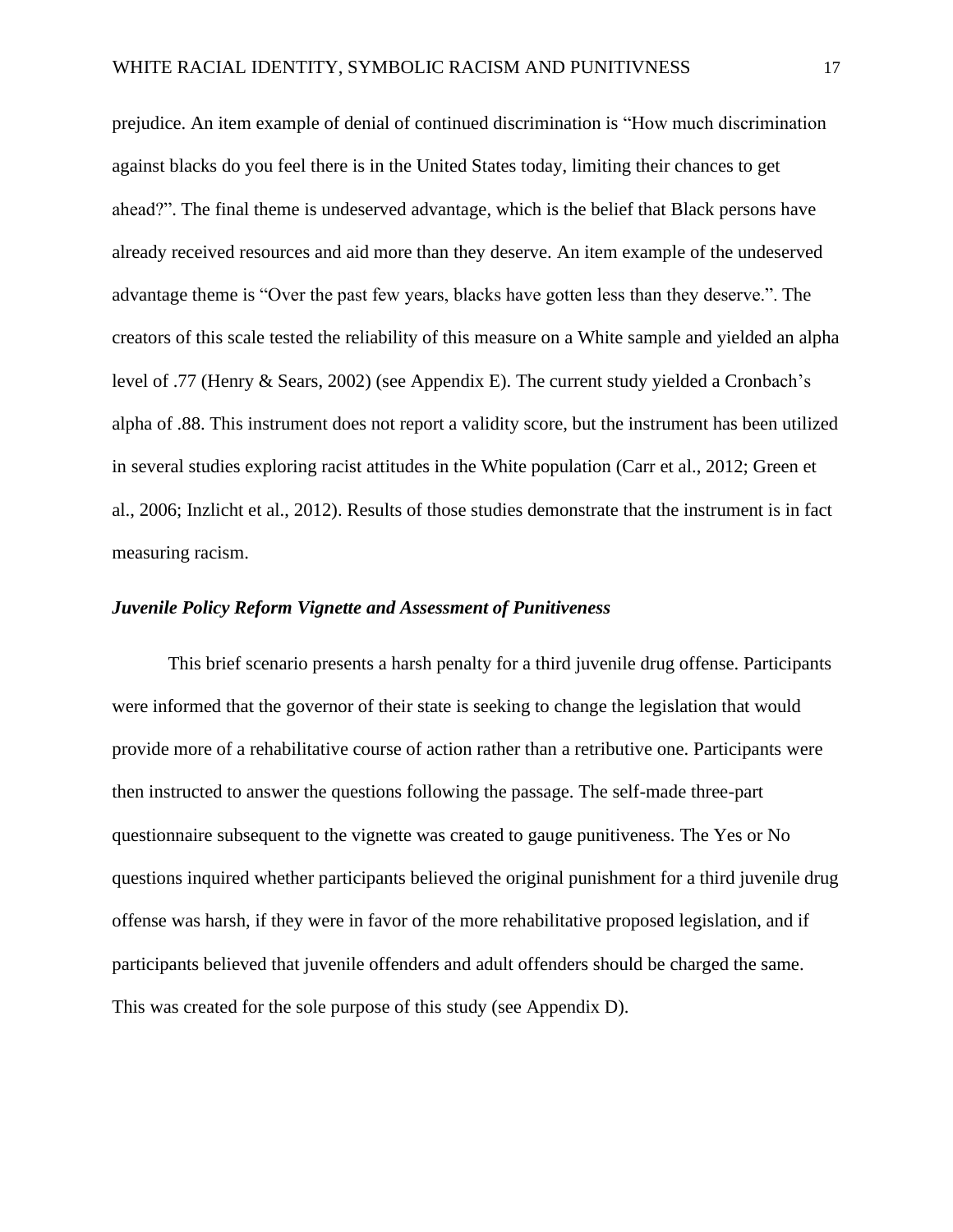#### **Results**

Pearson correlations were computed to assess relationships among the various WRIAS subscales. Reintegration ( $M = 2.49$ ,  $SD = 1.02$ ) and Disintegration ( $M = 2.50$ ,  $SD = 1.01$ ) subscales had a strong positive relationship ( $r = 0.95$ ,  $p < .001$ ) which was to be expected due to the similarities in constructs as well as closeness in stage sequence. Disintegration (*M* = 2.50, *SD*  $= 1.01$ ) and Pseudo-Independence ( $M = 3.68$ ,  $SD = 0.59$ ) had a weak negative relationship ( $r = -$ 0.24,  $p < .01$ ). Contact ( $M = 3.26$ ,  $SD = 0.54$ ) had a moderate positive relationship with the later stages of White Identity, Pseudo-Independence ( $r = 0.44$ ,  $p < 0.001$ ) and Autonomy ( $r = 0.52$ ,  $p$ ) < .001). Contact was found to have a weaker than expected correlation with the earlier stages of White Identity, Disintegration ( $r = 0.36$ ,  $p < .001$ ) and Reintegration ( $r = 0.32$ ,  $p < .001$ ). Contact's relationship with the later stages of development was inconsistent with Helms' (1990) conceptual model but was consistent with the empirical findings of Helms and Carter (1990) who reported positive correlations between Contact and both Pseudo-Independence and Autonomy. Autonomy ( $M = 3.69$ ,  $SD = 0.56$ ) and Pseudo-Independence ( $M = 3.68$ ,  $SD = 0.59$ ) had a strong positive correlation  $(r = 0.80, p < .001)$  which could be due to the stages' closeness in sequence in development.

Due to the interrelatedness of the subscales, the five subscales were divided into two categories, Positive White Identity and Negative White Identity to distinguish between two phases of development that were proposed by Helms (1990). Helms categorized the five stages into two developmental phases with Contact, Disintegration, and Reintegration being the phase marked by working towards abandonment of racist beliefs, and Pseudo-Independence and Autonomy encompassing a healthy racial identity phase (Helms, 1990). As per Helms (1990) classification, Positive White Identity housed the Pseudo-Independence and Autonomy stages.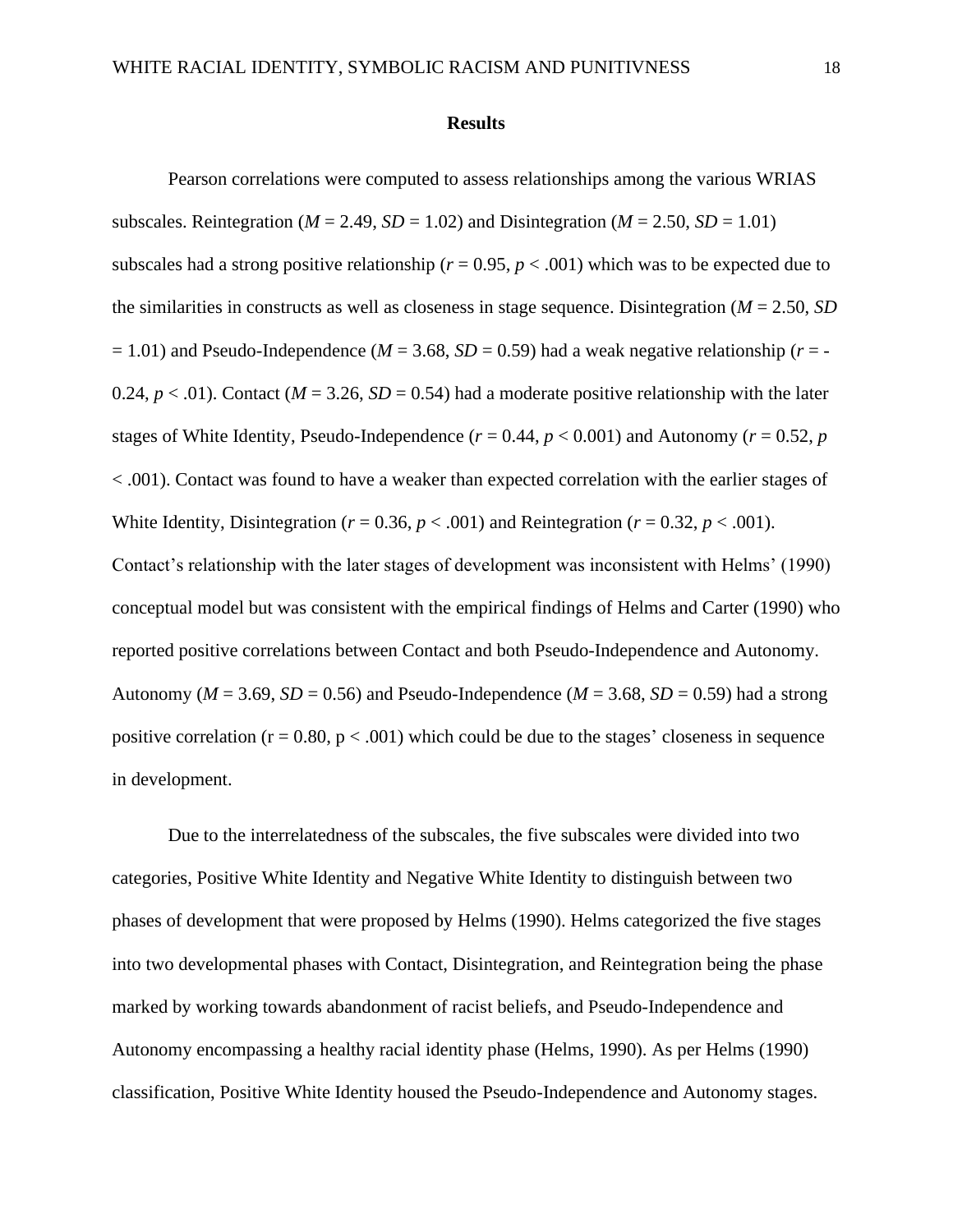The Negative White Identity housed the Contact, Disintegration, and Reintegration stages. Each participant had two scores, one score for the positive category and one score for the negative category which were calculated by combining the averages of the corresponding subscale scores and dividing them by the number of stages encompassed in each category.

Pearson's correlations were computed to assess the relationships among White Racial Identity, Symbolic Racism, and Punitiveness. Symbolic Racism (*M* = 17.2, *SD* = 5.53) was found to have a significant positive relationship with Negative Identity ( $r = 0.50$ ,  $p < .001$ ) and a significant negative relationship with Positive Identity ( $r = -0.33$ ,  $p < .001$ ). Symbolic Racism was also significantly related to Punitiveness ( $r = 0.38$ ,  $p < .001$ ). Finally, Punitiveness was positively related to Negative Identity ( $r = 0.44$ ,  $p < .001$ ) and negatively related to Positive Identity  $(r = -0.22, p < .01)$ . Correlation matrix of the findings can be seen in table 1.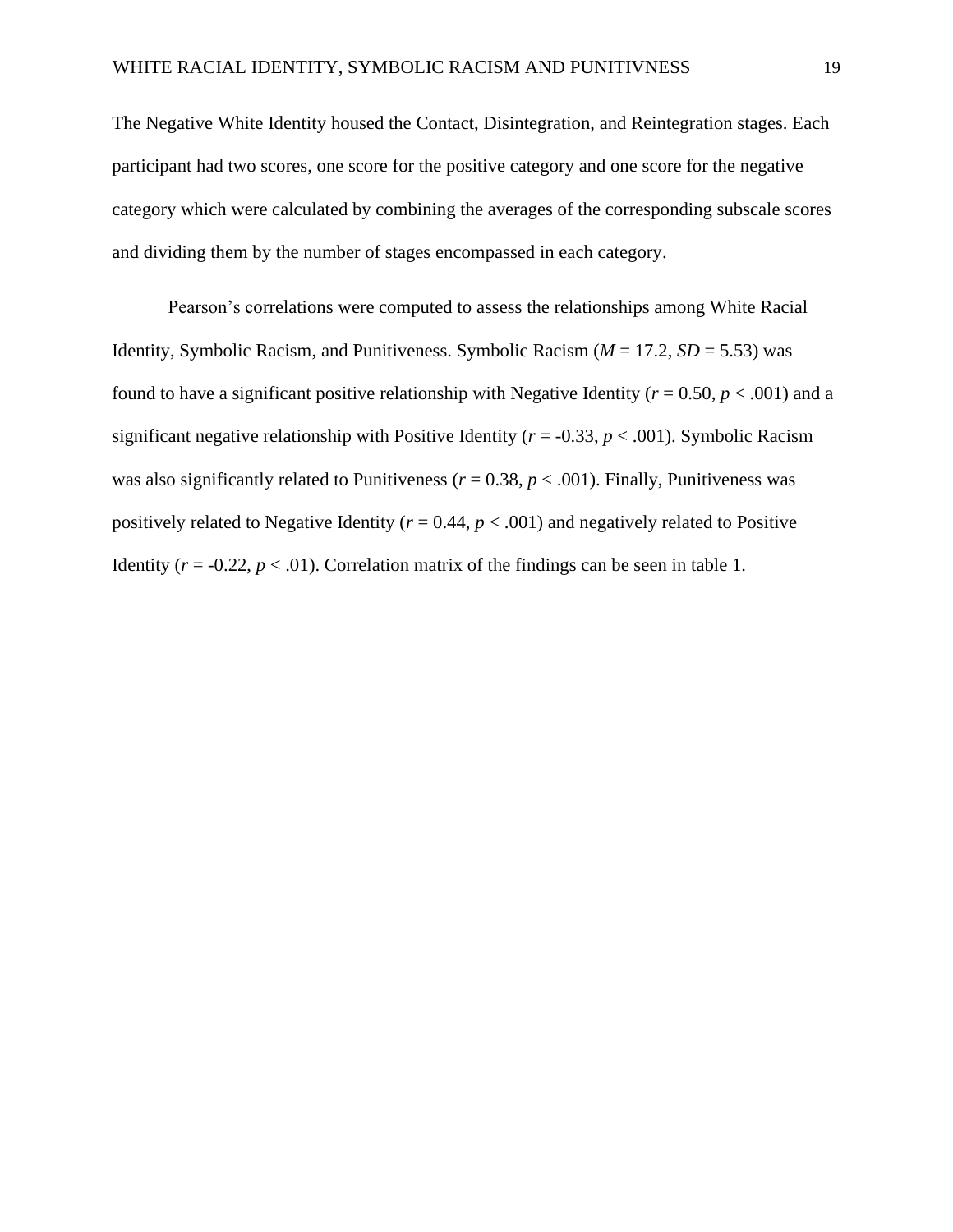# **Table 1**

| <b>Variable</b>                | $\mathbf{M}$ | <b>SD</b> | $\mathbf{1}$ | $\overline{2}$ | 3        | 4         | $5\overline{)}$ | 6        | $\overline{7}$ | 8        | 9 |
|--------------------------------|--------------|-----------|--------------|----------------|----------|-----------|-----------------|----------|----------------|----------|---|
| 1. Contact                     | 3.26         | .56       | $---$        |                |          |           |                 |          |                |          |   |
| 2. Disintegration              | 2.50         | 1.01      | $.36***$     | $---$          |          |           |                 |          |                |          |   |
| 3. Reintegration               | 2.49         | 1.02      | $.32***$     | .95***         | $---$    |           |                 |          |                |          |   |
| 4. Pseudo-<br>Independence     | 3.68         | .59       | $.44***$     | $-.24**$       | $-.22**$ | $---$     |                 |          |                |          |   |
| 5. Autonomy                    | 3.69         | .56       | $.52***$     | $-.16$         | $-.17*$  | $.80***$  | $---$           |          |                |          |   |
| 6. Negative<br><b>Identity</b> | 2.75         | .75       | $.55***$     | .97***         | $.96***$ | $-.10$    | $-.03$          | $---$    |                |          |   |
| 7. Positive<br><b>Identity</b> | 3.69         | .54       | $.51***$     | $-.21*$        | $-.21*$  | .95***    | .95***          | $-.07$   |                |          |   |
| 8. Symbolic<br>Racism          | 17.2         | 5.53      | $-.02$       | $.52***$       | $.60***$ | $-.31***$ | $-.32***$       | $.50***$ | $-.33***$      | $---$    |   |
| 9. Punitiveness                | .72          | .83       | .07          | $.47***$       | $.46***$ | $-.23**$  | $-.19*$         | $.44***$ | $-.22**$       | $.38***$ |   |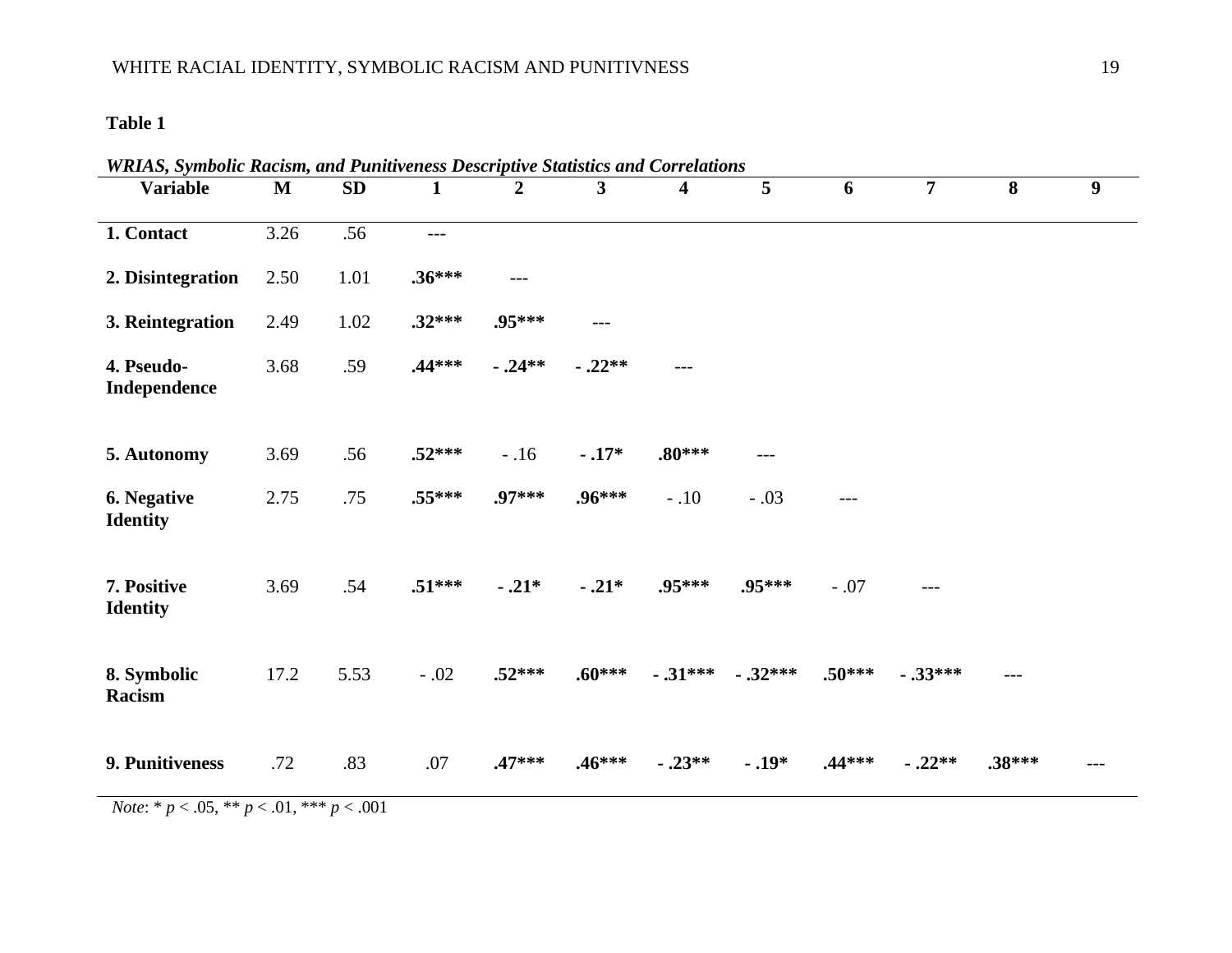A multiple regression was computed to predict punitiveness as it related to Negative Identity and Symbolic Racism. A significant regression was found  $(F(2, 138) = 20, p < .001)$ with both predictors explaining 22.5% of variance. Both Negative Identity ( $\beta = 0.33$ ,  $p < .001$ ) and Symbolic Racism ( $\beta$  = 0.21, *p* < .05) were significant predictors of punitiveness. A multiple regression was also calculated to predict punitiveness based on Positive Identity and Symbolic Racism. A significant regression was found  $(F(2, 138) = 12.3, p < .001)$  with both predicators accounting for 15.1% of variance. Positive Identity ( $β = 0.1, p = .22$ ) was not a significant predictor of punitiveness whereas Symbolic Racism ( $β = 0.34, p < .001$ ) was. A multiple regression analysis was done to predict punitiveness based on Negative and Positive White Identity. Both identities were found to be significant predictors  $(F(2, 138) = 20.3, p < .001)$  of Punitiveness with both predictors accounting for 22.7% of variance. Negative Identity ( $\beta$  = 0.42,  $p < .001$ ) was a slightly more significant predictor than Positive Identity ( $\beta$  = -0.19, *p* < .05). A final multiple regression was computed to predict punitiveness based on Positive Identity, Negative Identity, and Symbolic Racism. A significant regression was found (*F*(3, 137) = 14.6, *p* < .001) with all three predictors accounting for 24% of variance. Negative Identity (β = 0.35, *p* < .001) was significant predictor of Punitiveness but Positive Identity ( $\beta$  = -0.14, *p* = .08) and Symbolic Racism ( $\beta$  = 0.15, *p* = .1) were not significant predictors. See tables 2, 3, 4, and 5 for the regression models.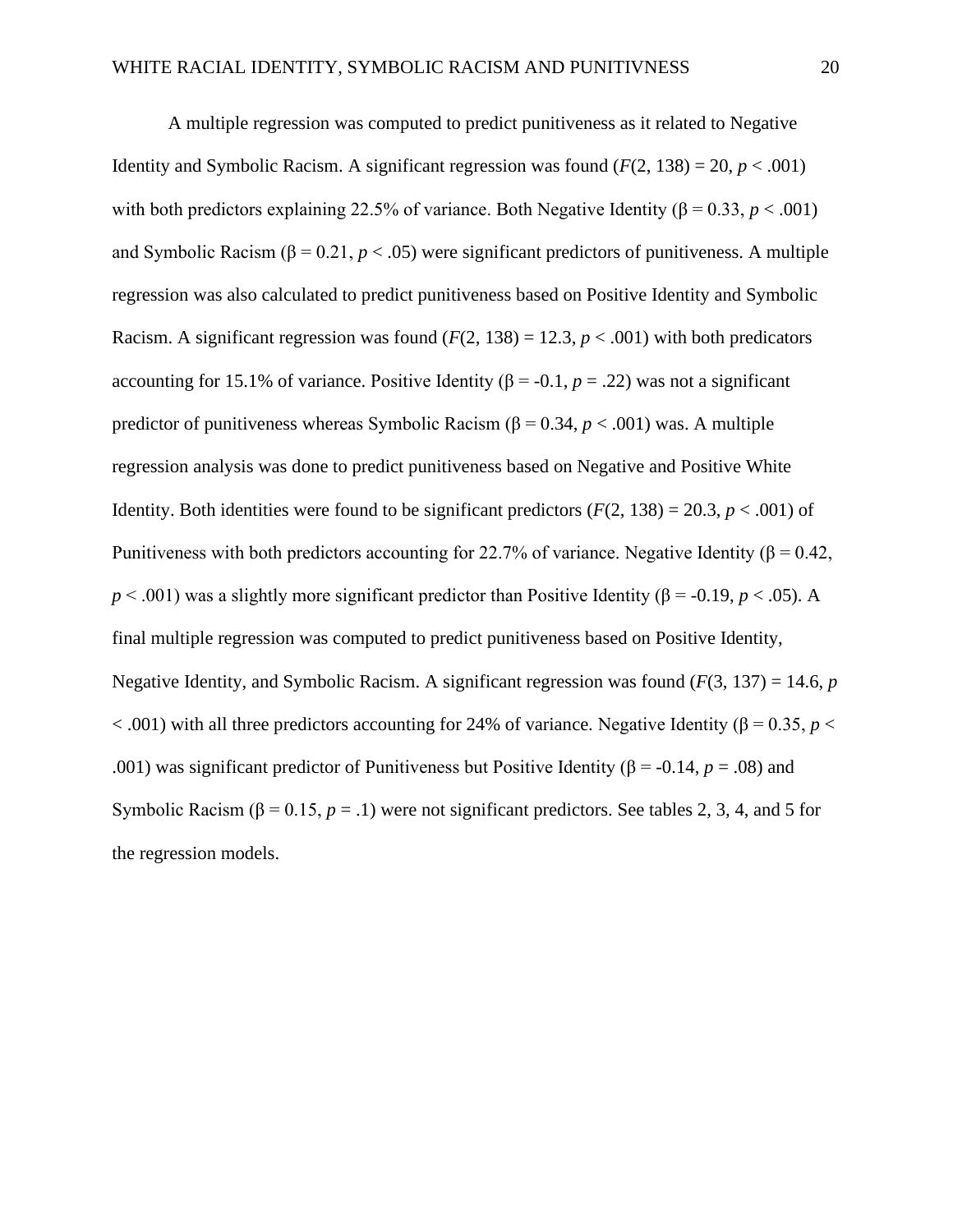| <b>Negative Identity and Symbolic Racism Predicting Punitiveness</b>   |          |           |          |                         |      |        |
|------------------------------------------------------------------------|----------|-----------|----------|-------------------------|------|--------|
| Predictors                                                             | Estimate | <b>SE</b> |          | 95% Confidence Interval | β    | P      |
|                                                                        |          |           | Lower    | Upper                   |      |        |
|                                                                        |          |           | Limit    | Limit                   |      |        |
| Intercept                                                              | $-.828$  | .253      | $-1.328$ | $-.327$                 |      | .001   |
| Negative<br>Identity                                                   | .367     | .096      | .178     | .556                    | .332 | < .001 |
| Symbolic<br>Racism                                                     | .031     | .013      | .006     | .057                    | .21  | .017   |
| $\mathbf{M}$ <sub>r</sub> $\mathbf{D}$ <sup>2</sup><br>$\Delta \Gamma$ |          |           |          |                         |      |        |

# **Table 2**

*Note*:  $R^2 = .225$ 

## **Table 3**

#### *Positive Identity and Symbolic Racism Predicting Punitiveness* Predictors Estimate SE 95% Confidence Interval β *P* Lower Limit Upper Limit 1.562 **Intercept** .418 .579 - .726 1.562 Positive Identity - .158 .127 - .407 .093 - .103 .218 Symbolic Racism .051 .012 .027 .076 .342 < .001

*Note:*  $R^2 = .151$ 

## **Table 4**

# *Negative Identity and Positive Identity Predicting Punitiveness*

| Predictors                | Estimate | <b>SE</b> | 95% Confidence Interval |         | β       | $\boldsymbol{P}$ |
|---------------------------|----------|-----------|-------------------------|---------|---------|------------------|
|                           |          |           | Lower                   | Upper   |         |                  |
|                           |          |           | Limit                   | Limit   |         |                  |
| Intercept                 | .489     | .496      | $-.491$                 | 1.469   |         | .325             |
| Negative<br>Identity      | .469     | .083      | .305                    | .632    | .425    | < .001           |
| Positive<br>Identity      | $-.286$  | .114      | $-.512$                 | $-.061$ | $-.188$ | .013             |
| <i>Note:</i> $R^2 = .227$ |          |           |                         |         |         |                  |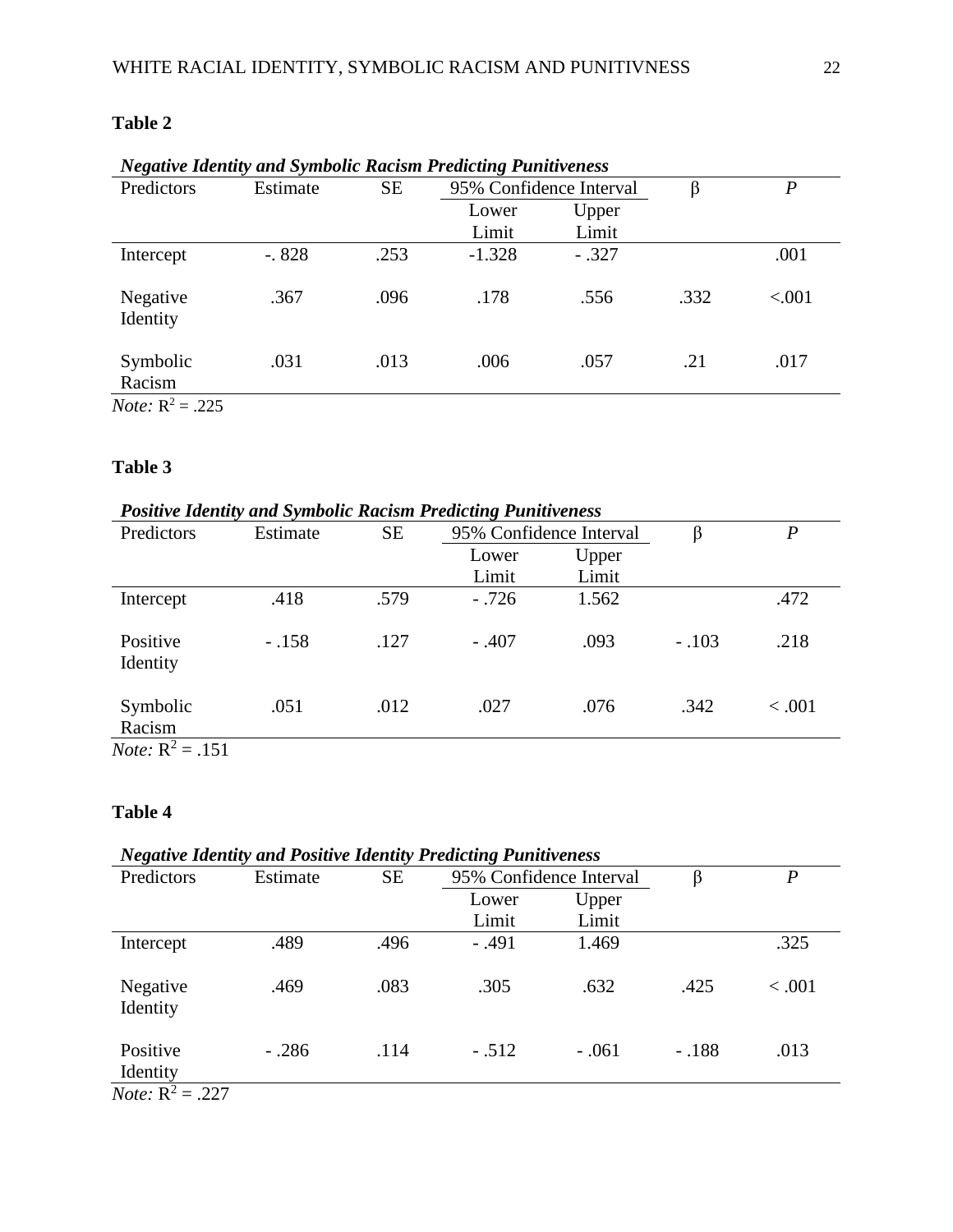| <b>Negative Identity, Positive Identity, and Symbolic Racism Predicting Punitiveness</b> |          |           |                         |       |         |                |
|------------------------------------------------------------------------------------------|----------|-----------|-------------------------|-------|---------|----------------|
| Predictors                                                                               | Estimate | <b>SE</b> | 95% Confidence Interval |       | β       | $\overline{P}$ |
|                                                                                          |          |           | Lower                   | Upper |         |                |
|                                                                                          |          |           | Limit                   | Limit |         |                |
| Intercept                                                                                | .059     | .556      | $-1.04$                 | 1.158 |         | .915           |
| Negative<br>Identity                                                                     | .388     | .096      | .199                    | .577  | .351    | < .001         |
| Positive<br>Identity                                                                     | $-.216$  | .121      | $-.455$                 | .023  | $-.142$ | .076           |
| Symbolic<br>Racism                                                                       | .023     | .014      | $-.004$                 | .05   | .153    | .097           |
| <i>Note:</i> $R^2 = .242$                                                                |          |           |                         |       |         |                |

#### **Table 5**

## **Discussion**

The aims of this study were to understand the role of White racial identity development in possibly lessening the racial disparity within the juvenile criminal justice system as well as its impact on the push for more rehabilitative policies. The findings of this study were in support of the alternative hypothesis that White individuals who are in the later stages of racial identity development would be less likely to hold negative beliefs about other racial groups and would be less likely to support harsh juvenile criminal justice policies. The results also supported the second alternative hypothesis that White individuals who are in the earlier stages of racial identity development are more likely to hold negative attitudes towards other racial groups and be in opposition of a more rehabilitative approach to juvenile offending.

Due to the interrelatedness of Helms' (1990) inventory constructs, it was difficult to truly distinguish between the differences of participants in the varying stages of racial development. This interrelatedness was especially evident in the reported moderate linear relationship between Contact and the later stages of racial development, Pseudo-Independence and Autonomy. This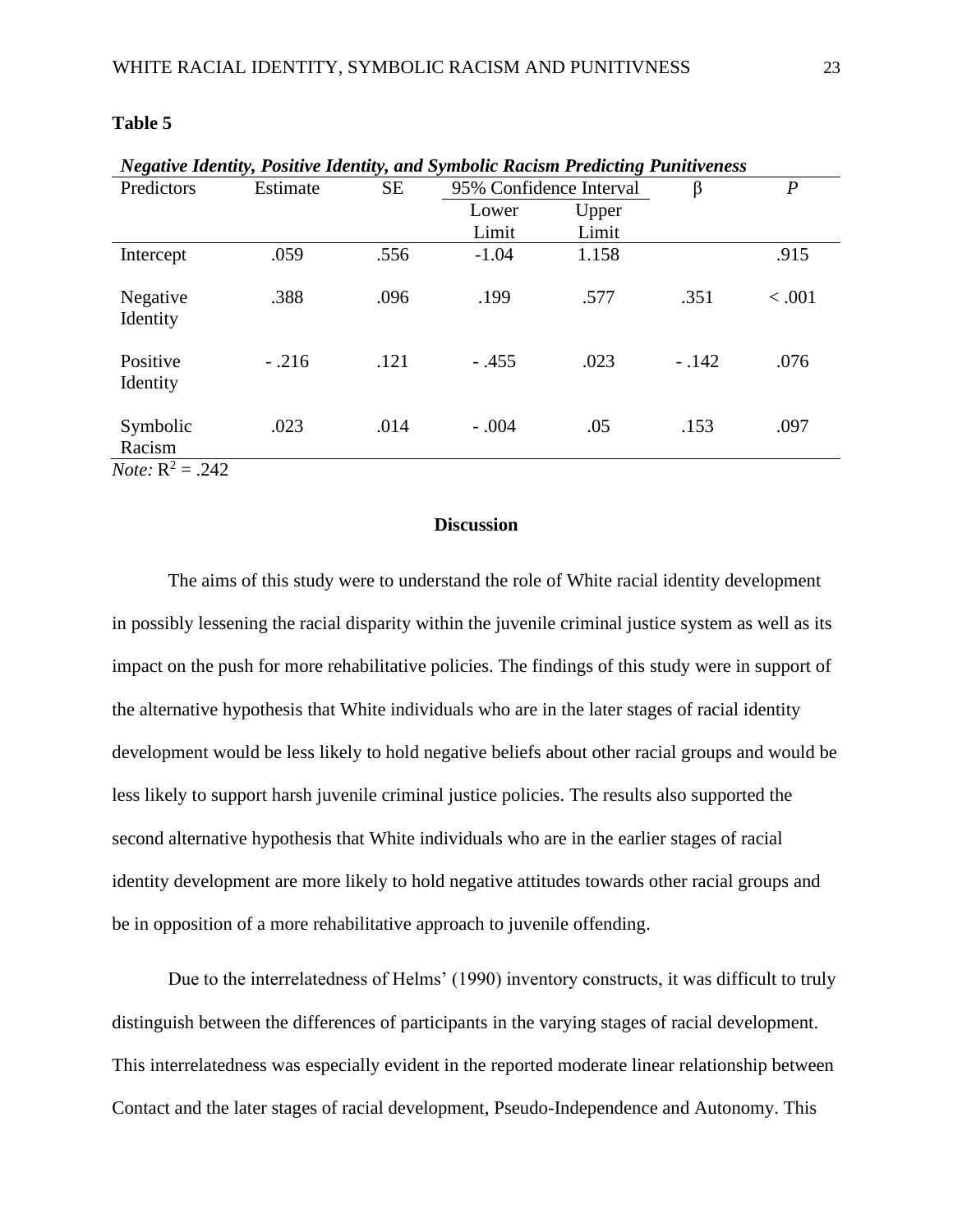could in part be due to the inventory lending itself to act as a profile that does not permit an individual to just encompass one stage but encompass multiple stages to varying degrees (Helms & Carter, 1990). Even though Helms' White Racial Identity Attitude Scale utilizes constructs surrounding race relations and prejudicial views, this measure does not explicitly seek to measure racism. This was apparent in the reported moderate correlational findings between WRIAS and Symbolic Racism.

This study found Negative White Identity and Symbolic Racism to be significant predictors of punitiveness, with Negative White Identity being a slightly more significant predictor. Although Positive White Identity had a weak negative beta, it was still a significant predictor of punitiveness. This demonstrates that as Positive White Identity increases, punitiveness decreases but further research is required to dissect this relationship. These finding are vital in understanding the impacts Negative White Identity and Positive White Identity have when it comes to voting on criminal justice legislation. Due to the majority of The United States racial makeup being White, it is imperative how White individuals view their race within society as well as how they view other races because such views can have detrimental effects on youth, specifically Black youth, within our juvenile justice system (U.S. Census Bureau, 2020). Given their majority status, White individuals may have fewer pressures and incentives than people of color to understand their own White Racial Identity development – they may seem to have greater latitude on whether to ignore issues of race or to become educated about their own racial identity because they do not personally experience racism (Helms, 1990). However, everyone experiences the harmful effects of racism including the moral, social, and economic costs of overly punitive and discriminatory criminal justice policies that fuel mass incarceration. Helping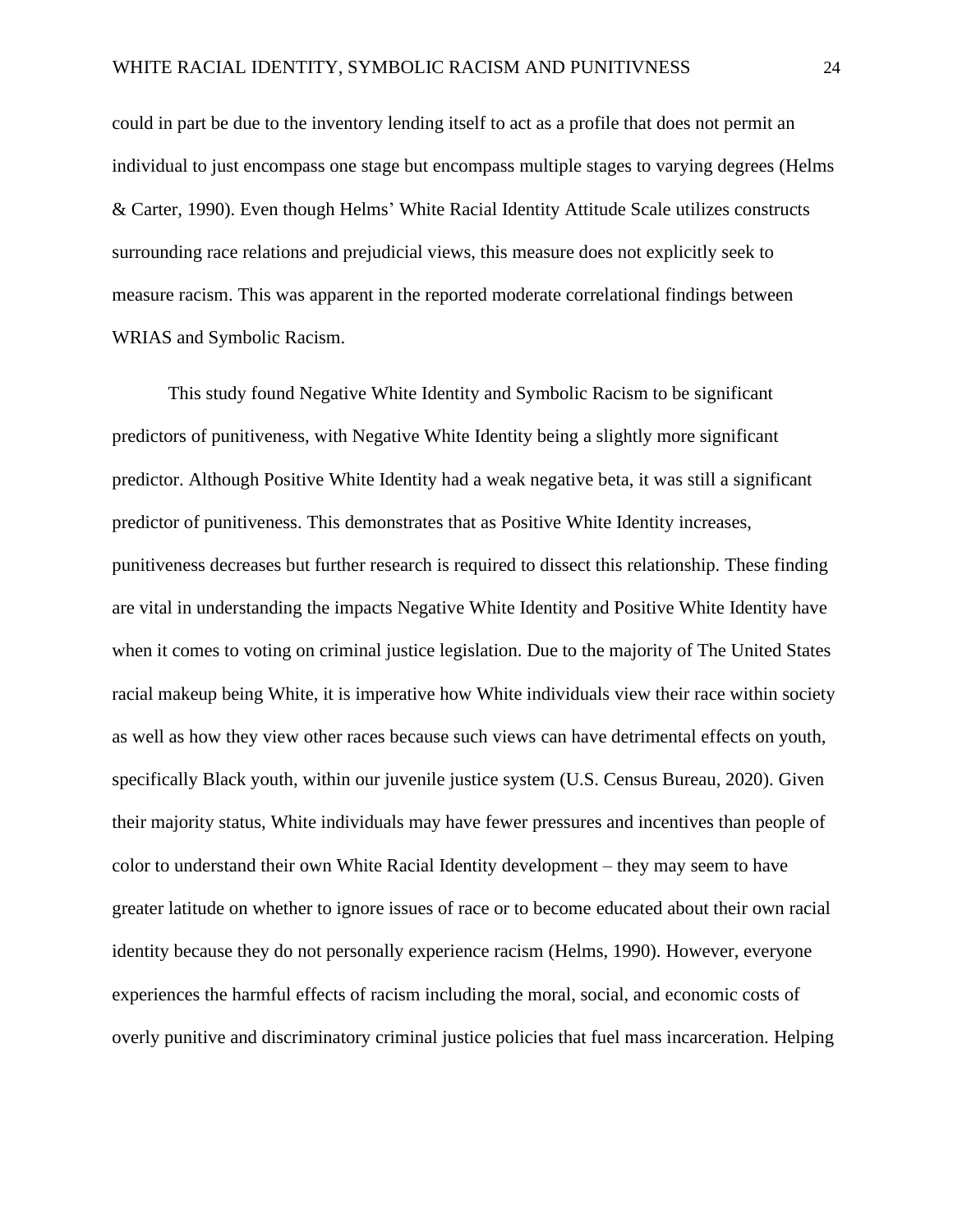White individuals to understand and foster Positive White Identity may contribute to greater public acceptance of constructive transformation of our juvenile and criminal justice system.

#### *Limitations*

This study operated on the assumption that participants already have a racial typification of a delinquent offender as concluded in multiple studies (Metcalfe et al., 2015; Pickett & Chiricos, 2012; Unnever & Cullen, 2012) and that there is a link between racial attitudes and racial typification of offending. However, the present study presumed but did not directly assess whether the participants' protype of a juvenile offender was in fact that of a Black individual, which should be incorporated in future research. Another limitation of this study was the use of a scenario that was not validated in prior research. The scenario was developed for the sole purpose of this study and could have possibly had an effect on the results and should be validated in future research. Similarly, the study's use of a self-made punitiveness scale could be viewed as a limitation in that the scale was not previously validated but the results of the present study could be considered a first step in the evaluation of this measure for research in this context. The use of an online survey could also be seen as a limitation in that there is no monitoring who is completing the survey. The Symbolic Racism 2000 Scale's lack of a formal validity score can be seen as limitation due to the uncertainty of the scale's ability to gauge what it is intending on measuring. However, the survey has been utilized and modified in other research and was demonstrated in the present study to be related to variables such as Negative White Identity and Punitiveness in expectable ways that tend to support its construct validity. Finally, a potential limitation of this study is its use of the White Racial Identity Attitude Scale (Helms & Carter, 1990) which can be viewed as adhering to outdated constructs of White identity due to the scale having been created more than 30 years ago.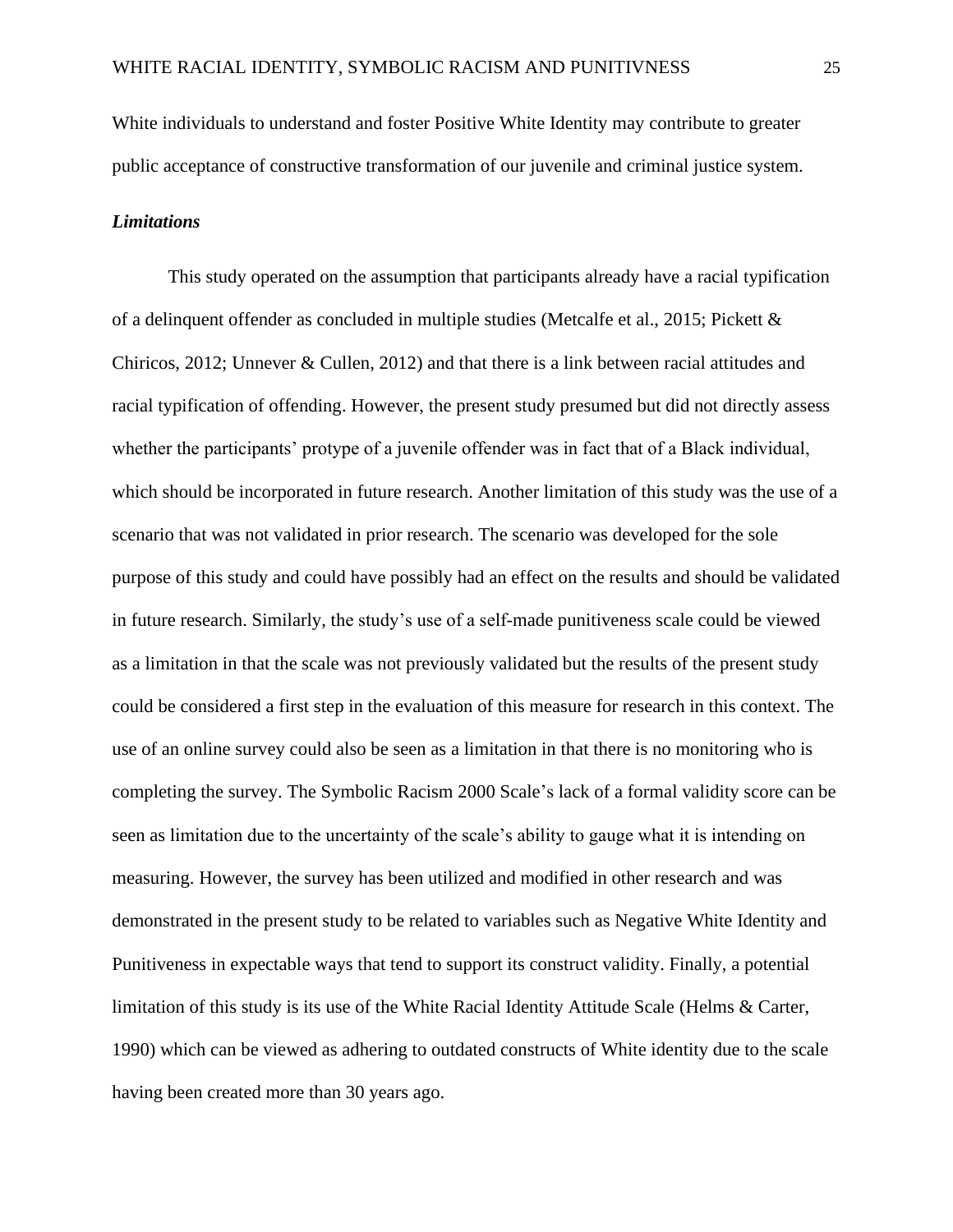#### *Future Research*

The current literature has yet to fully understand the components of White racial identity as well as its impact within the juvenile and criminal justice system. This study has only touched upon such a vital issue that future research should further dissect. A plethora of research has explored the detrimental impacts of racial biases on the criminal justice system but not many have explored the specific impact of White identity (Bridges & Steen, 1998; Ghandnoosh, 2014; Green et al., 2006). It is unclear what the consequences of an unhealthy White identity are as well as the benefits of a healthy one. The current study demonstrated a negative relationship between Positive White Identity and punitiveness which may imply the identity's lack of punitiveness but due to a weak beta score, such a relationship requires further exploration. Current research has also yet to demonstrate the implications of White privilege awareness education and its impact on the criminal justice system's racial disparity. Racial identity is a multifaceted concept that is difficult to operationalize, but it is crucial for future research to continue to study the White identity construct and its various facets. Although Helms and Carter (1990) were pioneers in studying White racial identity, it is imperative for future research to work towards an updated version of such a scale that does not adhere to racial constructs of 30 years ago. White racial identity has evolved and continues to evolve as society's view on White racial identity continues to develop and current research requires an updated scale to reflect such evolution. The extent to which educating White individuals on their White privilege has an effect on their support for a more rehabilitative approach to juvenile criminal misconduct, requires further study. Overall, future research on the development of a Positive White Identity and the development of empathy and compassion for the people of who are disproportionately entangled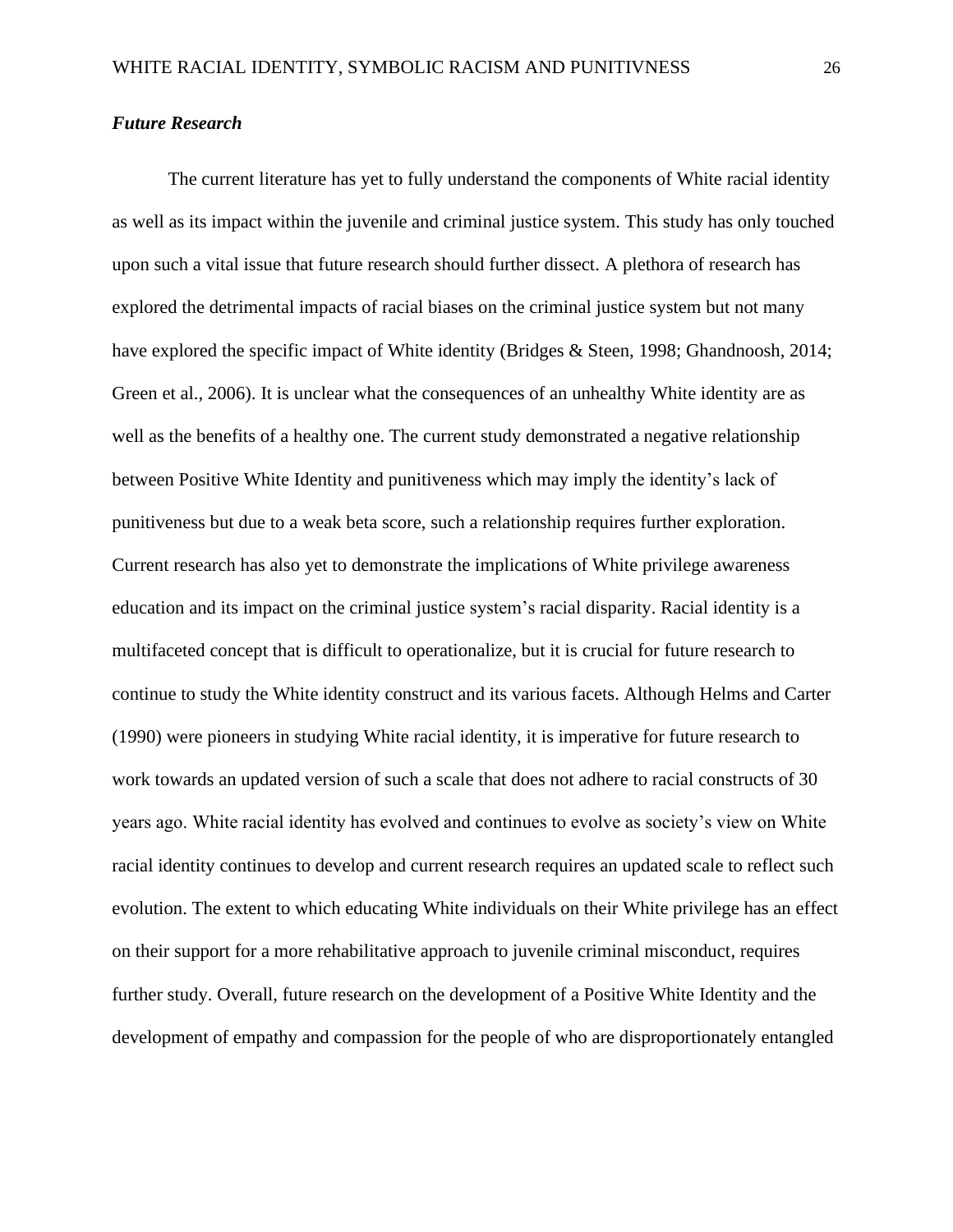in an overly punitive juvenile and criminal justice system is sorely needed to aid in closing the present racial gap.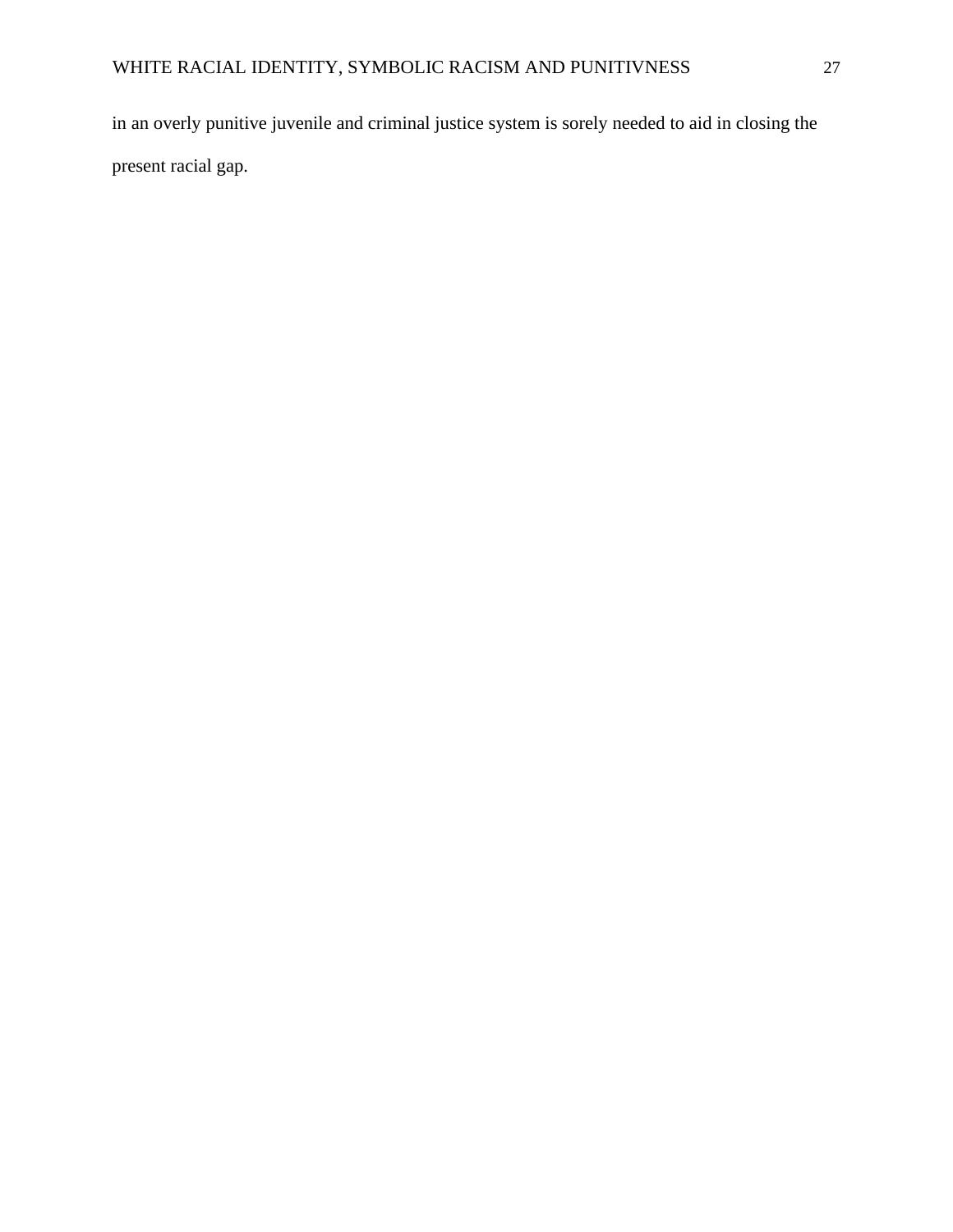#### **References**

*Amazon Mechanical Turk*. Mturk.com. Retrieved 26 June 2020, from https://www.mturk.com/.

- Branscombe, N. R., Schmitt, M. T., & Schiffhauer, K. (2007). Racial attitudes in response to thoughts of white privilege. *European Journal of Social Psychology, 37*, 203-215. <https://doi.org/10.1002/ejsp.348>
- Bridges, G. S., & Steen, S. (1998). Racial disparities in official assessments of juvenile offenders: Attributional stereotypes as mediating mechanisms. *American Sociological Review, 63*(4), 554-570.
- Carr, P. B., Dweck, C. S., & Pauker, K. (2012). "Prejudiced" behavior without prejudice? Beliefs about the malleability of prejudice affect interracial interactions. *Journal of Personality and Social Psychology, 103*(3), 452-471.<https://doi.org/10.1037/a0028849>
- Carson, E. A. (2020). *Prisoners in 2019* (Prisioners Issue. U. S. D. o. Justice. <https://www.bjs.gov/index.cfm?ty=pbdetail&iid=7106>

Federal Bereau of Investigations. (2019). Arrests by Race and Ethnicity.

https://ucr.fbi.gov/crime-in-the-u.s/2019/crime-in-the-u.s.-2019/tables/table-43

Ghandnoosh, N. (2014). *Race and punishment: Racial perceptions of crime and support for punitive policies* [https://www.sentencingproject.org/wp-content/uploads/2015/11/Race](https://www.sentencingproject.org/wp-content/uploads/2015/11/Race-and-Punishment.pdf)[and-Punishment.pdf](https://www.sentencingproject.org/wp-content/uploads/2015/11/Race-and-Punishment.pdf)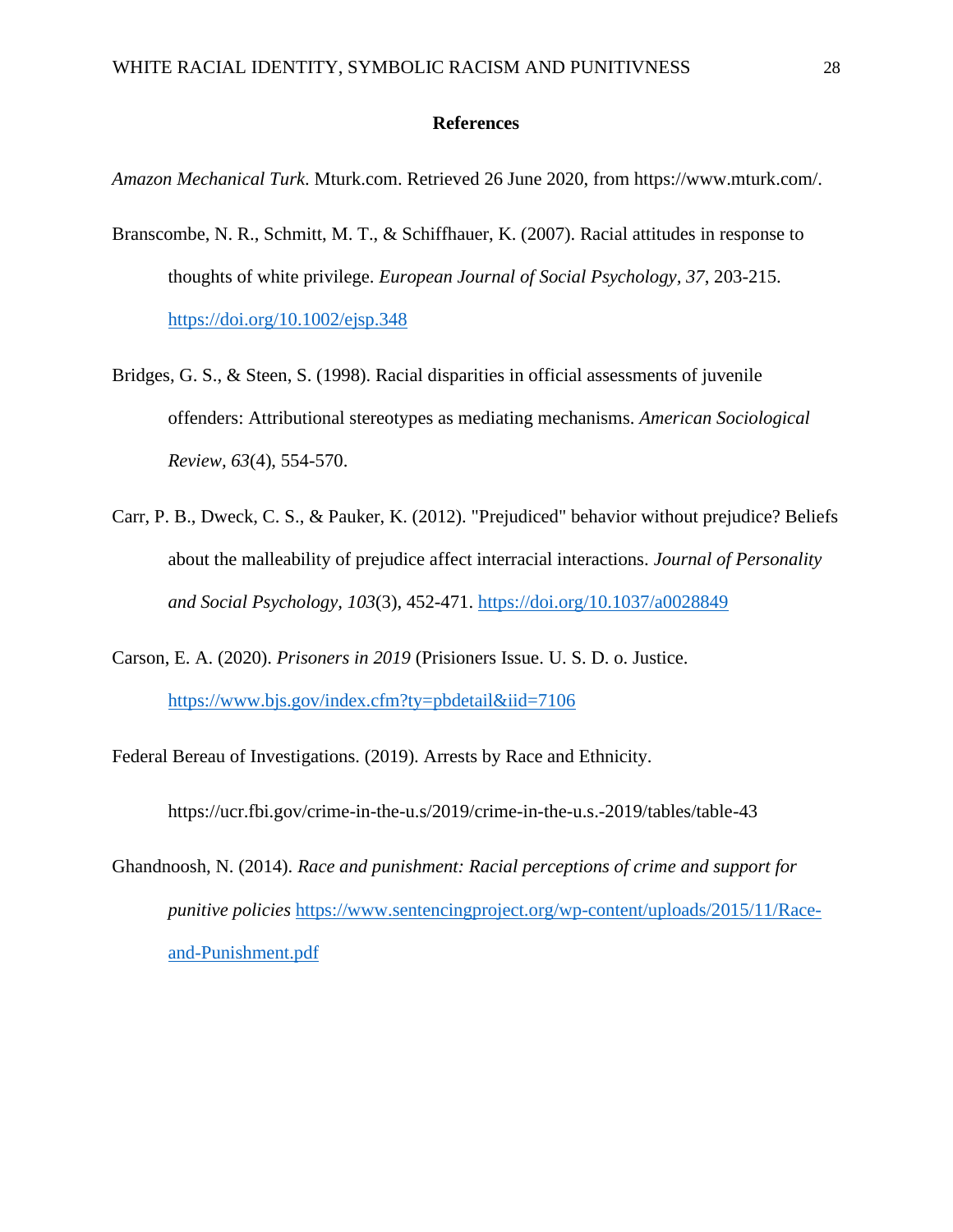- Green, E. G. T., Sears, D., & Staerklé, C. (2006). Symbolic racism and Whites' attitudes toward punitive and preventive crime policies. *Law and Human Behavior, 30*, 435-454. <https://doi.org/10.1007/s10979-006-9020-5>
- Helms, J. E. (1990). Toward a Model of White Racial Identity Development. In J. E. Helms (Ed.), *Black and White Racial Identity: Theory, Research, and Practice* (pp. 49-66). Praeger Publishers.
- Helms, J. E., & Carter, R. T. (1990). Development of the White Racial Identity Inventory In *Black and White Racial Identity: Theory, Research, and Practice* (pp. 49 - 80). Greenwood Press.
- Henry, P. J., & Sears, D. O. (2002). The symbolic racism 2000 scale. *Political Psychology, 23*(2), 253-283. [https://doi.org/https://doi.org/10.1111/0162-895X.00281](https://doi.org/https:/doi.org/10.1111/0162-895X.00281)
- Hetey, R. C., & Eberhardt, J. L. (2014). Racial disparities in incarceration increase acceptance of punitive policies *Psychological Science, 25*(10), 1949-1954. [https://doi.org/https://doi.org/10.1177/0956797614540307](https://doi.org/https:/doi.org/10.1177/0956797614540307)
- Inzlicht, M., Gutsell, J. N., & Legault, L. (2012). Mimicry reduces racial prejudice *Journal of Experiemental Social Psychology 48*, 361-365.<https://doi.org/10.1016/j.jesp.2011.06.007>
- Johnson, D. (2008). Racial prejudice, perceived injustice, and the Black-White gap in punitive attitudes. *Journal of Criminal Justice, 36*(2), 198-206. [https://doi.org/https://doi.org/10.1016/j.jcrimjus.2008.02.009](https://doi.org/https:/doi.org/10.1016/j.jcrimjus.2008.02.009)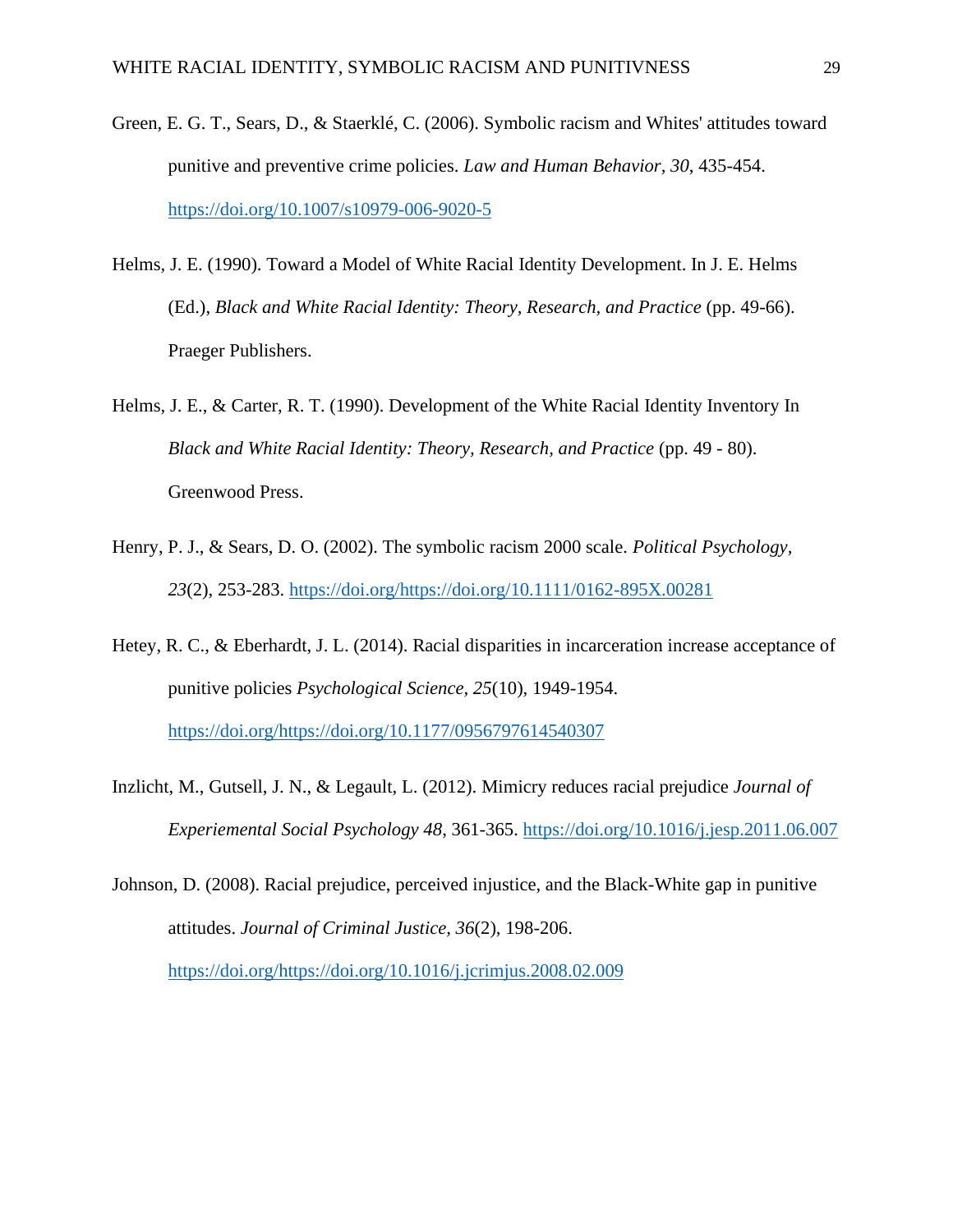- Kleinman-Fleischer, B. (2010). White Racial Identity Development. In C. S. Clauss-Ehlers (Ed.), *Encyclopedia of Cross-Cultural School Psychology* (pp. 1038-1040). Clauss-Ehlers C.S. [https://doi.org/10.1007/978-0-387-71799-9\\_450](https://doi.org/10.1007/978-0-387-71799-9_450)
- Metcalfe, C., Pickett, J. T., & Mancini, C. (2015). Using path analysis to explain racialized support for punitive delinquency policies. *Journal of Quantitative Criminology 31*, 699- 725. [https://doi.org/https://doi.org/10.1007/s10940-015-9249-6](https://doi.org/https:/doi.org/10.1007/s10940-015-9249-6)
- Murray, J. (2012). Reimagining criminal prosecution: Toward a color-conscious professional ethic for prosecutors. *American Criminal Law Review, 49*(3), 1541-1598.
- Patton, T. O., & Snyder-Yuly, J. (2007). Any four Black men will do: Rape, race, and the ultimate scapegoat. *Journal of Black Studies, 37*(6), 859-895. <https://doi.org/10.1177/0021934706296025>
- Peffley, M., Hurwitz, J., & Mondak, J. (2017). Racial attributions in the justice system and support for punitive crime policies. *American Politics Research, 45*(6), 1032-1058. <https://doi.org/10.1177/1532673x17692326>
- Pickett, J. T., & Chiricos, T. (2012). Controlling other people's children: Racialized views of delinquency and Whites' punitive attitudes toward juvenile offenders. *Criminology, 50*(3), 673-710. [https://doi.org/https://doi.org/10.1111/j.1745-9125.2012.00280.x](https://doi.org/https:/doi.org/10.1111/j.1745-9125.2012.00280.x)
- Pope-Davis, D. B., Vandiver, B. J., & Stone, G. L. (1999). White racial identity attitude development: A psychometric examination of two instruments. *Journal of Counseling Psychology, 46*(1), 70-79. [https://doi.org/https://doi.org/10.1037/0022-0167.46.1.70](https://doi.org/https:/doi.org/10.1037/0022-0167.46.1.70)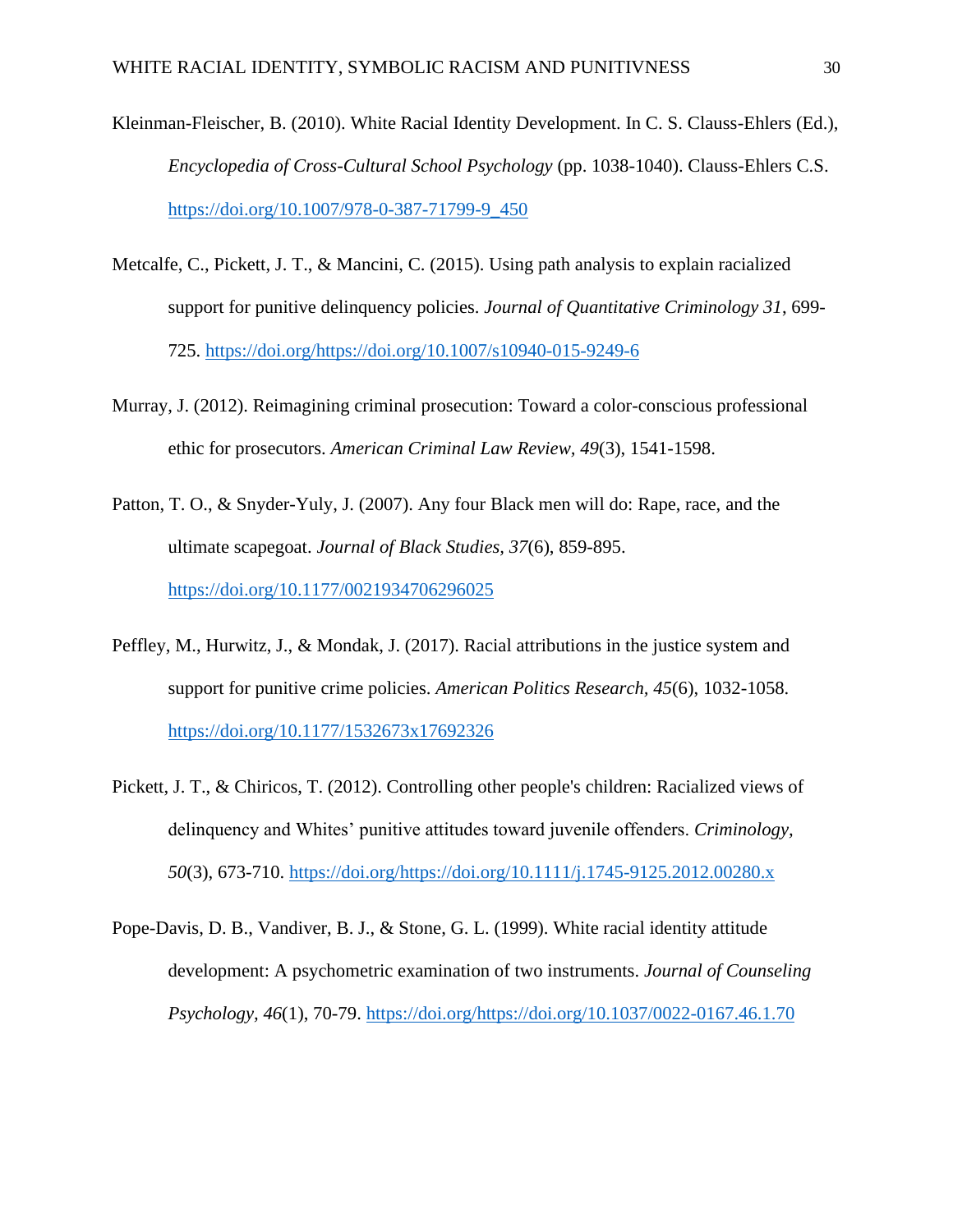Robinson, M. (2000). The construction and reinforcement of myths of race and crime. *Journal of Contemporary Criminal Justice, 16*(2), 133-156. [https://doi.org/https://doi.org/10.1177/1043986200016002002](https://doi.org/https:/doi.org/10.1177/1043986200016002002)

Stewart, T. L., Latu, I. M., Branscombe, N. R., Phillips, N. L., & Denney, H. T. (2012). White privilege awareness and efficacy to reduce racial inequality improve White Americans' attitudes toward African Americans. *Journal of Social Issues, 68*(1), 11-27. [https://doi.org/https://doi.org/10.1111/j.1540-4560.2012.01733.x](https://doi.org/https:/doi.org/10.1111/j.1540-4560.2012.01733.x)

Unnever, J. D., & Cullen, F. T. (2012). White perception of whether African Americans and Hispanics are prone to violence and support for the death penalty *Journal of Research in Crime and Delinquency 49*(4), 519-544.

[https://doi.org/https://doi.org/10.1177/0022427811415533](https://doi.org/https:/doi.org/10.1177/0022427811415533)

U.S. Census Bureau. (2020). Race and Hispanic Origin.

<https://www.census.gov/quickfacts/fact/table/US/HSG650219#HSG650219>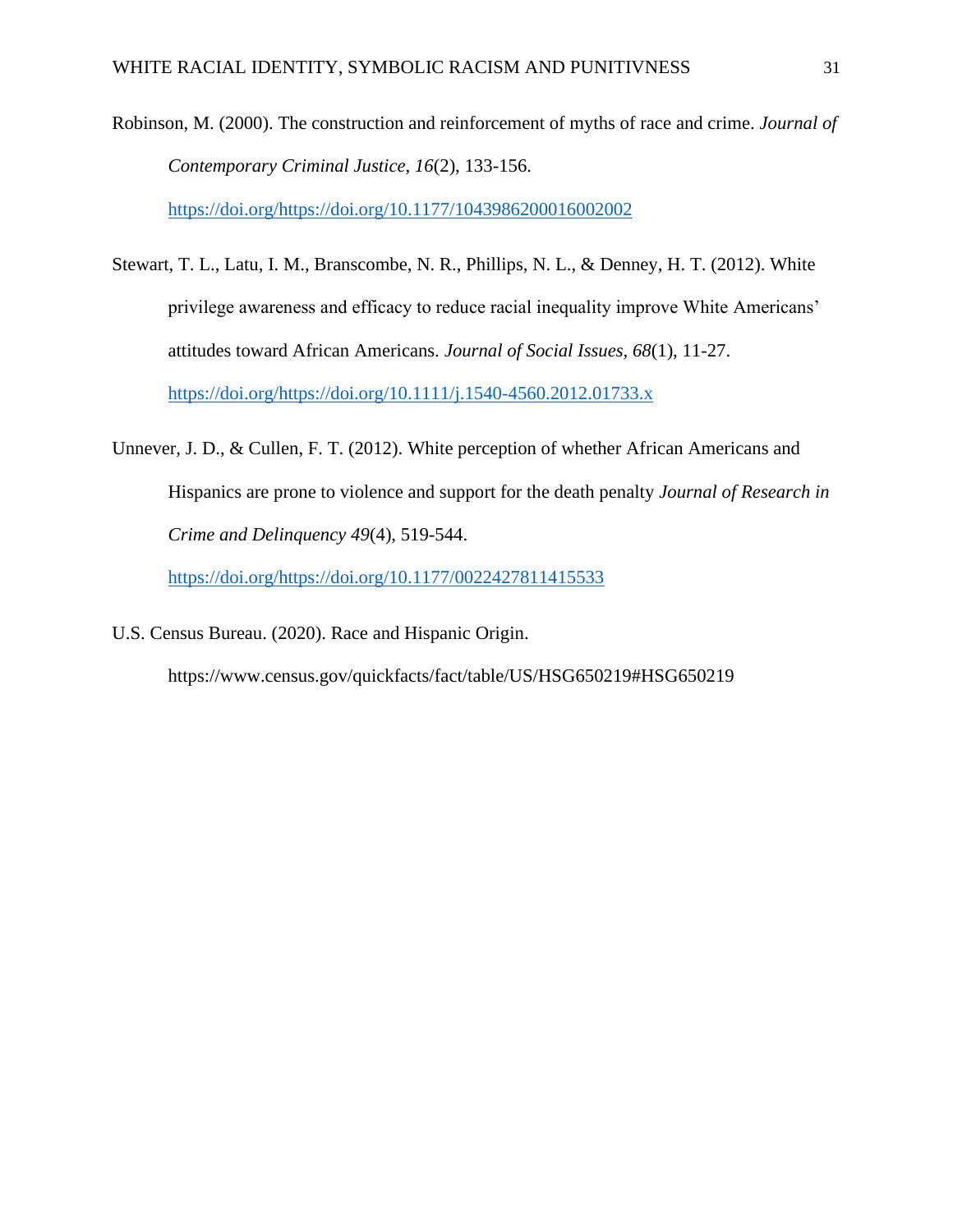## **Appendix A: Amazon's Mechanical Turk Advertisement**

#### **Participants Needed for an Online Psychological Study**

**Study**: This study is investigating attitudes regarding policy reform.

**Qualifiers**: In order to participate in this study, you must be a White individual living in the United States and speak English. You must also be 18 years or older. Those who are not eligible will not be compensated.

**Duration**: Approximately 30-60 minutes.

**Compensation**: \$2.00 (Will be compensated through MTurk. Participant submission of incomplete surveys or surveys that reflect inconsistency within responses, will not be compensated. Participants who do not qualify to be part of the study yet complete the study will not be compensated due to their neglect of the advertised qualifiers for the study.)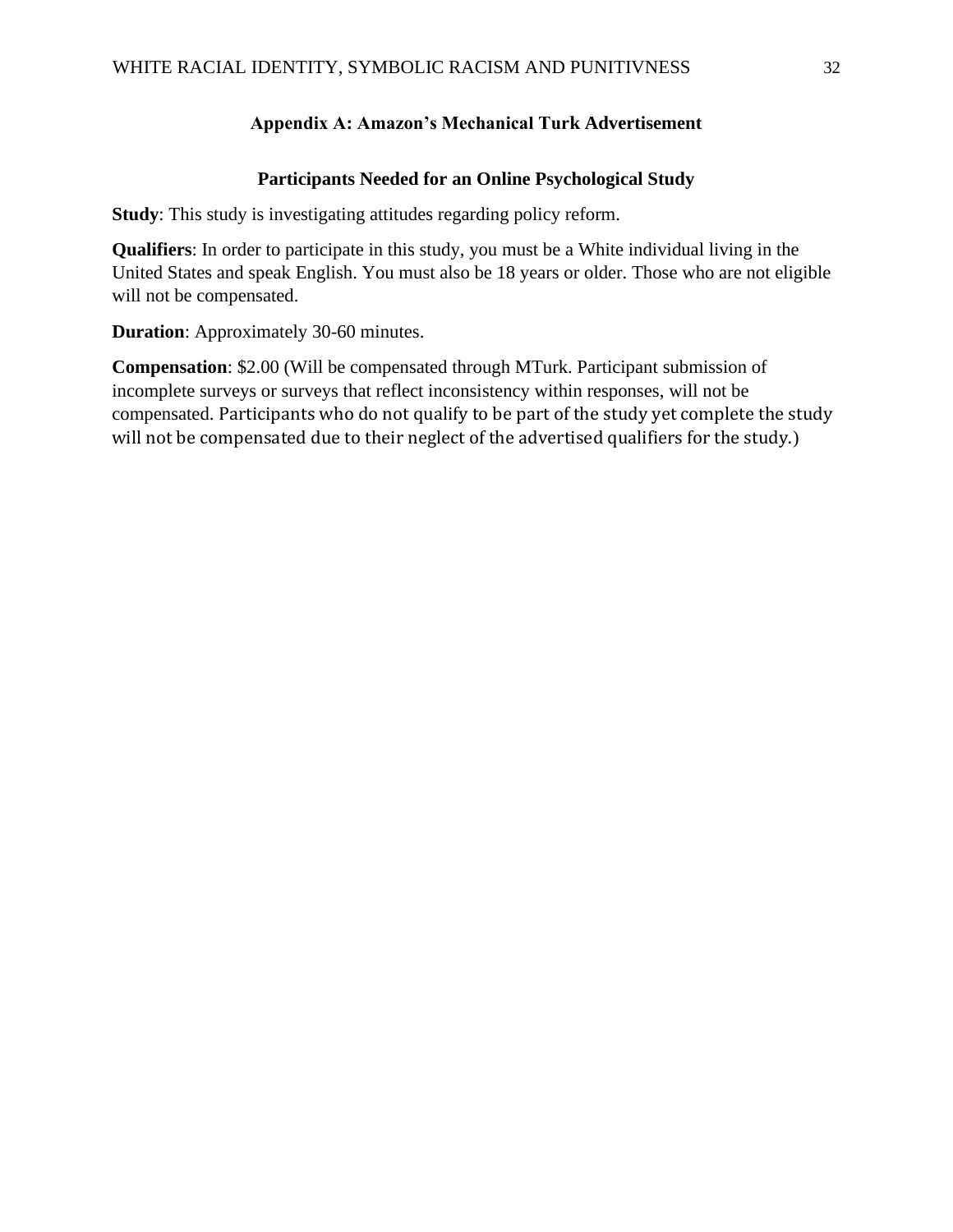# **Appendix B: Informed Consent**

# **THE CITY UNIVERSITY OF NEW YORK John Jay College of Criminal Justice Forensic Psychology Department**

# **CONSENT TO PARTICIPATE IN A RESEARCH STUDY**

|                         | Title of Research Study: White Racial Consciousness and its Impact on Punitive Attitudes<br>Towards Juvenile Offenders |
|-------------------------|------------------------------------------------------------------------------------------------------------------------|
| Principal Investigator: | Rossol Gharib, B.A.<br>M.A. Student                                                                                    |
| <b>Faculty Advisor:</b> | Dr. Mark Fondacaro, Ph.D. J.D.<br>Faculty                                                                              |

You are being asked to participate in a research study because you are a White individual living in the United States, are an English speaker, and are 18 years of age or older.

## **Purpose:**

The purpose of this research study is to understand the varying attitudes individuals have about juvenile policy reform. This study also seeks to understand the possible sources of those attitude.

## **Key Information:**

- Participation in this study is voluntary. You may stop participation at any time during the course of the study.
- This research is looking to investigate attitudes regarding juvenile policy reform and the possible sources of those attitudes. The expected duration of the study is approximately 60 minutes. You will be instructed to answer a demographic questionnaire. You will then be instructed to read a scenario and answer a brief questionnaire regarding the passage. This will be followed by two questionnaires.
- You may endure slight discomfort due to the length of the questionnaires.
- You will not directly benefit from partaking in this study, but your participation will contribute to our understanding of juvenile policy reform.

### **Procedures:**

If you volunteer to participate in this research study, we will ask you to do the following: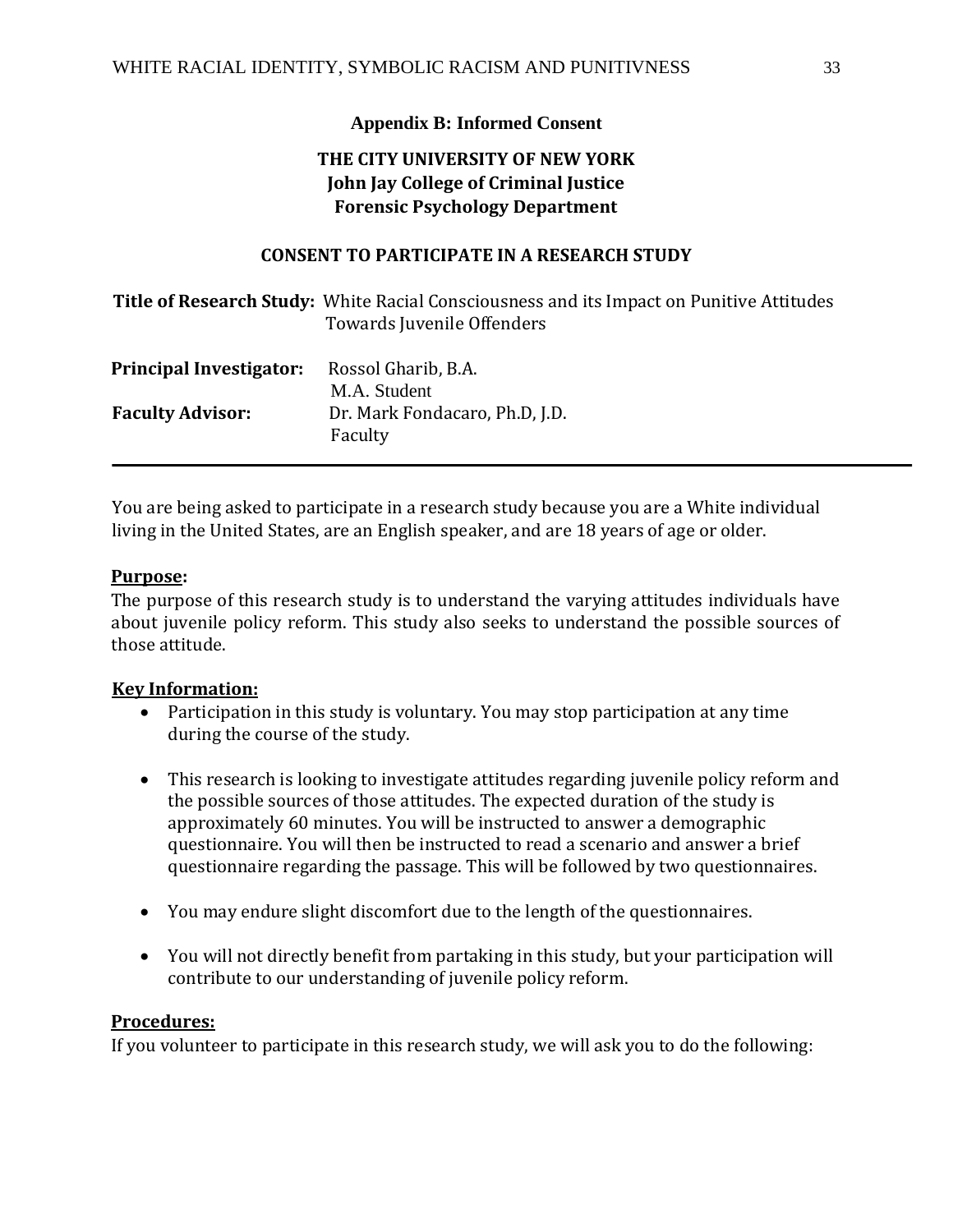- Demographic Questionnaire: You will be asked to complete a brief survey about your background, such as you age, gender, education, what state you reside in, and criminal justice contact. This should take about 5 minutes to complete and will be done in the setting of your choosing.
- Scenario: You will be instructed to read the given passage and answer a short set of questions about it. This will take about 10 minutes to complete and will be done in the setting of your choosing.
- Questionnaires: Following the scenario questions, you will be asked to complete two questionnaires that aid in understanding the possible reasons of your responses about the scenario. This section should take about 45 minutes to complete and will be done in the setting of your choosing

# **Time Commitment:**

Your participation in this research study is expected to last for a total of 60 minutes.

# **Potential Risks or Discomforts:**

You may experience slight discomfort with the length of the questionnaires.

# **Potential Benefits:**

You will not directly benefit from your participation in this research study. Your contribution will help in understanding people's beliefs of juvenile policy reform which can influence future policymaking.

# **Payment for Participation:**

Participants will be compensated \$2.00 for completing the study. Participants will receive their compensation from MTurk using Worker ID's. Incomplete survey submissions will not qualify for compensation. If there are any issues with compensation, the participant can contact the principle investigator to help resolve the issue.

# **New Information:**

You will be notified about any new information regarding this study that may affect your willingness to participate in a timely manner.

# **Confidentiality:**

We will make our best efforts to maintain confidentiality of any information that is collected during this research study, and that can identify you. We will disclose this information only with your permission or as required by law.

MTurk users are issued alphanumerical Worker IDs which are potential identifiers. Participants will be recruited through MTurk but Qualtrics will be used to collect your responses. Qualtrics will not use your Worker ID to keep track of your response, it will generate a random series of numbers for your participation. The only time your Worker ID will be utilized is when we compensate you for your completion of the survey. Qualtrics will not store any of your personal information, such as IP address, name, or any other type of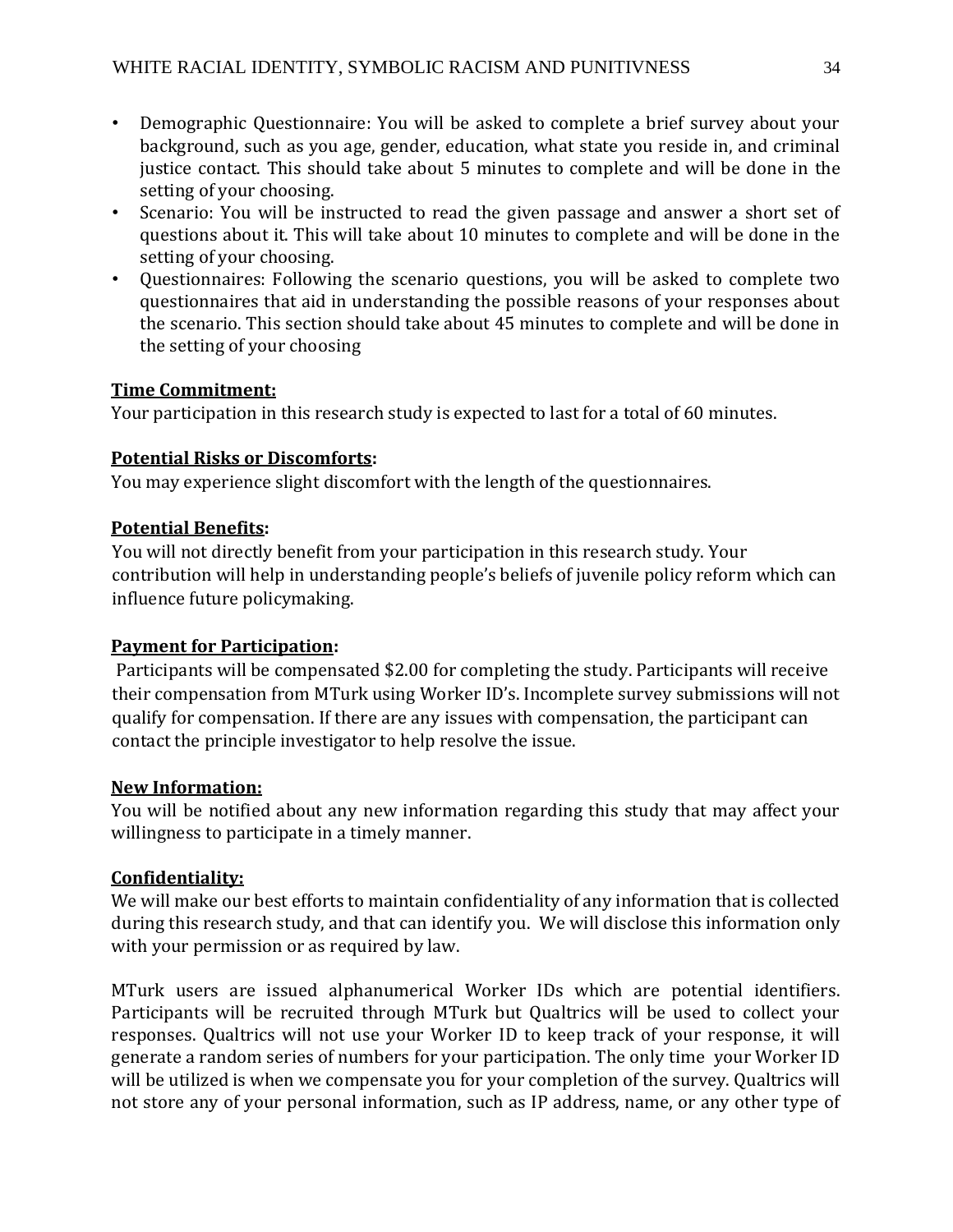personal information. Responses will be stored on a password protected computer and will only be accessible to authorized research members.

The research team, authorized CUNY staff, and government agencies that oversee this type of research may have access to research data and records in order to monitor the research. Research records provided to authorized, non-CUNY individuals will not contain identifiable information about you. Publications and/or presentations that result from this study will not identify you by name.

We might remove identifiers from the information collected from you as part of this study and use it for future research studies or distribute it to another investigator for future research studies without additional informed consent.

# **Participants' Rights:**

Your participation in this research study is entirely **voluntary**. If you decide not to participate, there will be no penalty to you, and you will not lose any benefits to which you are otherwise entitled.

You can decide to withdraw your consent and stop participating in the research at any time, without any penalty.

# **Questions, Comments or Concerns:**

If you have any questions, comments or concerns about the research, you can talk to one of the following researchers:

- Rossol Gharib, M.A., John Jay College Email: rossol.gharib@jjay.cuny.edu
- Mark Fondacaro, Ph.D., J.D., Professor, John Jay College
	- Email: mfondacaro@jjay.cuny.edu

If you have questions about your rights as a research participant, or you have comments or concerns that you would like to discuss with someone other than the researchers, please call the CUNY Research Compliance Administrator at 646-664-8918 or email HRPP@cuny.edu. Alternatively, you may write to:

CUNY Office of the Vice Chancellor for Research Attn: Research Compliance Administrator 205 East 42nd Street New York, NY 10017

If you would like to continue with this study please click **YES**, otherwise click **NO**.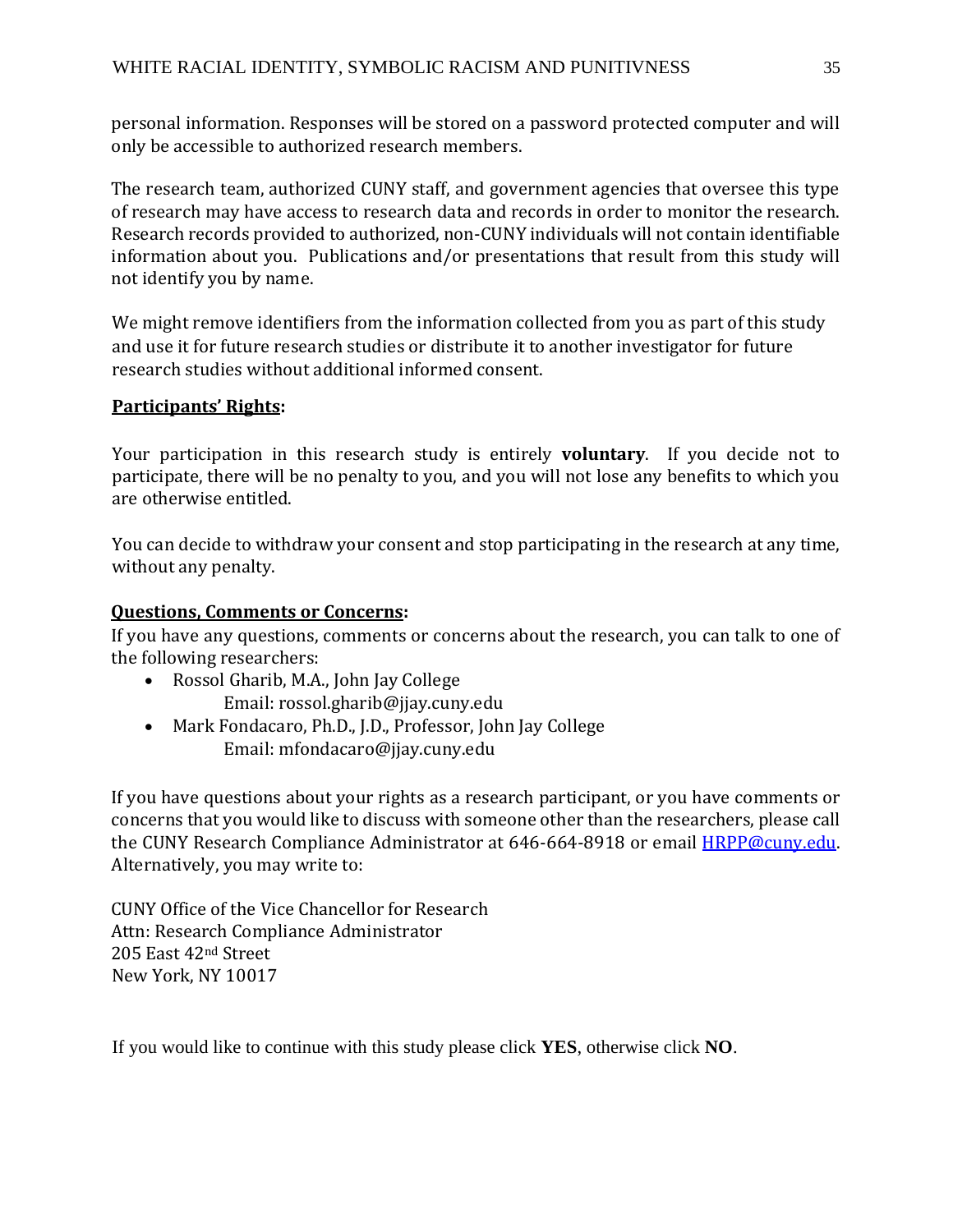## **Appendix C: Demographic Questionnaire**

- 1. What is your age? (select from the dropdown menu)
- 2. What is your gender?
	- a. Female
	- b. Male
	- c. Transgender
	- d. Other (please specify)
	- e. Prefer not to answer
- 3. What is your race/ethnicity? Select all that apply
	- a. White/European-American
	- b. Black/African-American
	- c. Asian/Asian-American
	- d. American Indian or Alaska Native
	- e. Native Hawaiian or Pacific Islander
	- f. Arab/Arab-American
	- g. Hispanic or Latino
	- h. Other (please specify)
- 4. Which state do you live in? (please select from the dropdown menu)
- 5. What is the highest-level education you have completed?
	- a. Some high school
	- b. Completed high school
	- c. Some college
	- d. Associate's degree
	- e. Bachelor's degree
	- f. Doctoral degree
	- g. Professional degree (MD, JD)
- 6. What is an estimate of your household income?
	- a. \$0 10,000
	- b.  $$10,001 20,000$
	- c.  $$20,001 40,000$
	- d.  $$40,001 60,000$
	- e.  $$60,001 80,000$
	- f.  $$80,001 100,000$
	- $g. > $100,000$
- 7. Have you had any contact with the criminal justice system?
	- a. Yes
	- b. No
- 1. If yes, were you convicted of a juvenile offense?
	- a. Yes
	- b. No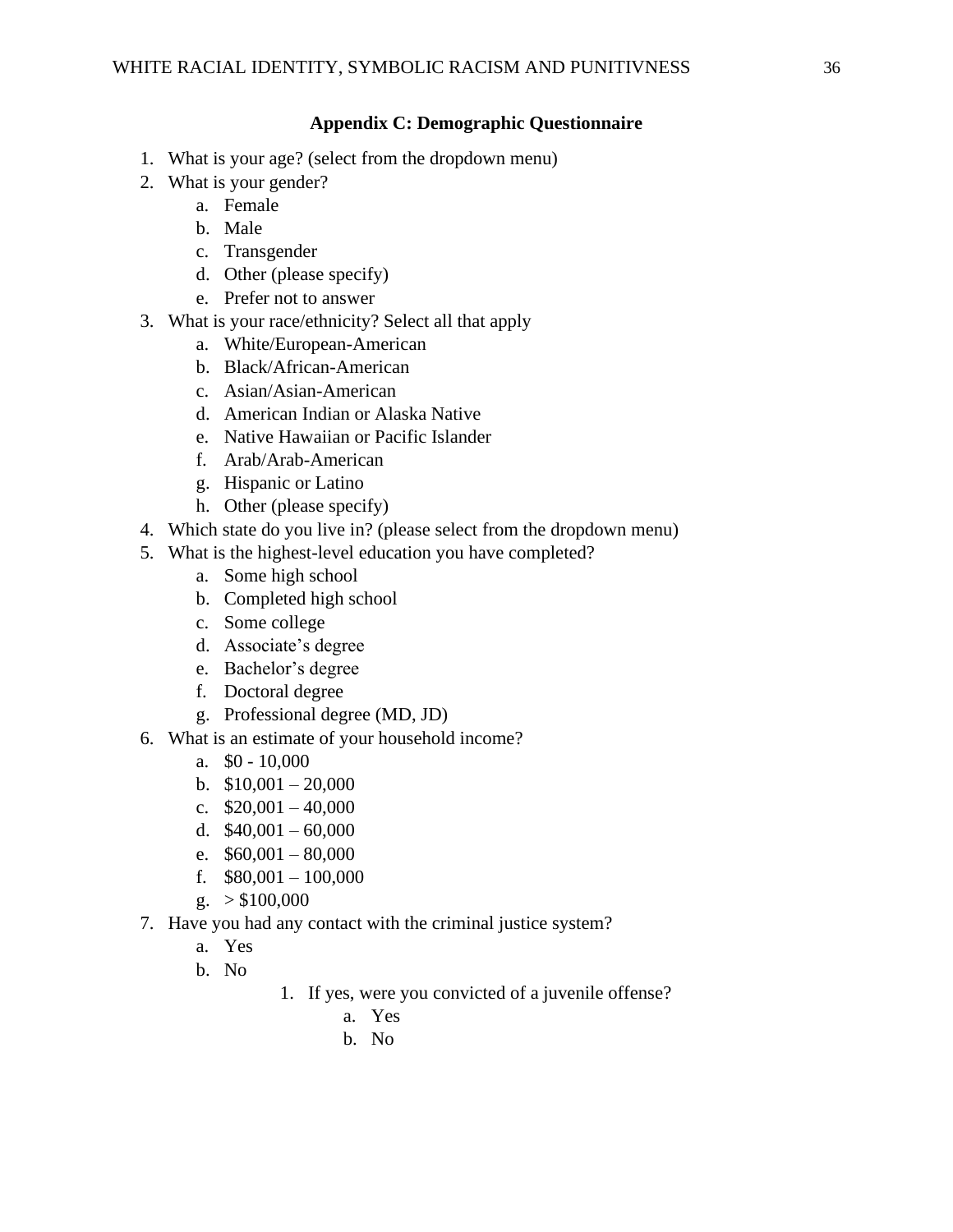## **Appendix D: Scenario**

Your state's governor is proposing to do away with a law that mandates youthful offenders to serve a mandatory 6-year sentence for a third drug possession offense. The governor is proposing a new law that would mandate youthful offenders to serve two years of probation which would enforce strict guidelines on school attendance. The offender will have to attend mandatory drug counseling for one year.

What was the brief passage about?

A. Policy reform regarding sexual assault

B. Policy reform regarding mass incarceration

C. Policy reform regarding juvenile drug offense

D. Policy reform regarding adult drug offense

Do you believe 6 years is a harsh sentence for a third drug possession offense?

A. Yes

B. No

Would you vote in favor of the new law?

A. Yes

B. No

Do you believe that if a juvenile and an adult commit the same offense, both should be charged the same?

A. Yes

B. No